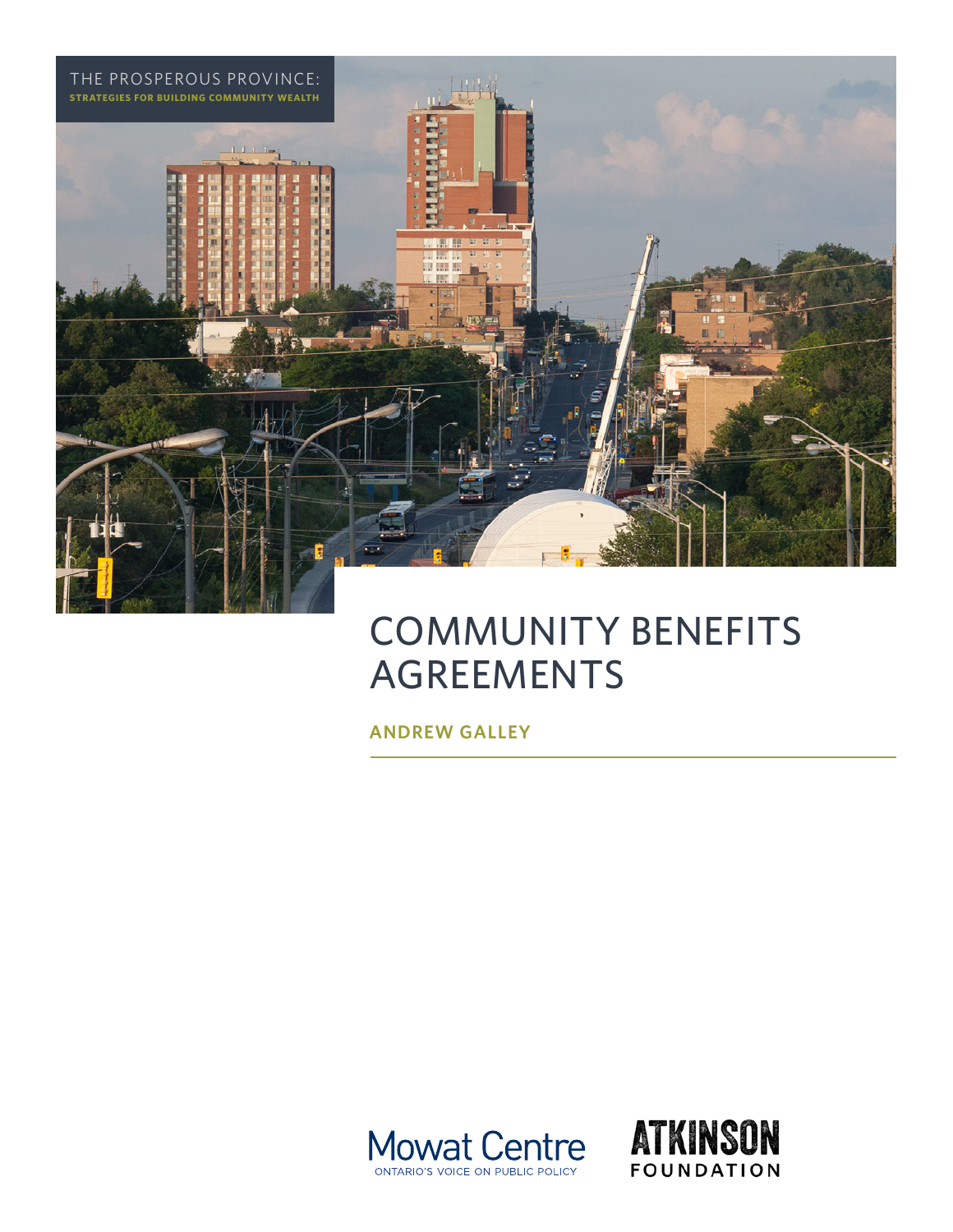### THE PROSPEROUS PROVINCE: **STRATEGIES FOR BUILDING COMMUNITY WEALTH**

Commissioned by the Atkinson Foundation, this report from the Mowat Centre is intended to support informed discussion and guide decision-making in the emerging field of community wealth-building. The report is part of a research series, **The Prosperous Province: Strategies for Community Wealth**.

THE MOWAT CENTRE undertook the study as part of its commitment to better understand and communicate trends and innovations in economic development, especially those that promote inclusive growth.

THE ATKINSON FOUNDATION is supporting the study because of its commitment to evidence-based public discourse on issues related to social and economic justice.



School of Public Policy & Governance

The Mowat Centre is an independent public policy think tank located at the School of Public Policy & Governance at the University of Toronto. The Mowat Centre is Ontario's non-partisan, evidence-based voice on public policy.

It undertakes collaborative applied policy research, proposes innovative research-driven recommendations, and engages in public dialogue on Canada's most important national issues.

> 439 University Avenue Suite 2220, Toronto, ON M5S 1Y8 Canada

416.978.7858 [info@mowatcentre.ca](mailto:info@mowatcentre.ca) [mowatcentre.ca](http://mowatcentre.ca) **@mowatcentre** 



The Atkinson Foundation promotes social and economic justice by investing in people who are making Ontario more equitable, inclusive and prosperous.

> 1 Yonge Street Suite 702 Toronto, ON M5E 1E5 Canada

416.368.5152 [info@atkinsonfoundation.ca](mailto:info@atkinsonfoundation.ca) [atkinsonfoundation.ca](http://atkinsonfoundation.ca) **g**@atkinsoncf

**MOWAT RESEARCH #110 |** AUGUST 2015 **|** ISBN 978-1-77259-008-1

Construction site for the Eglinton Crosstown LRT. Weston-Mount Dennis, Toronto, ON Canada. Photo: Nick Kozak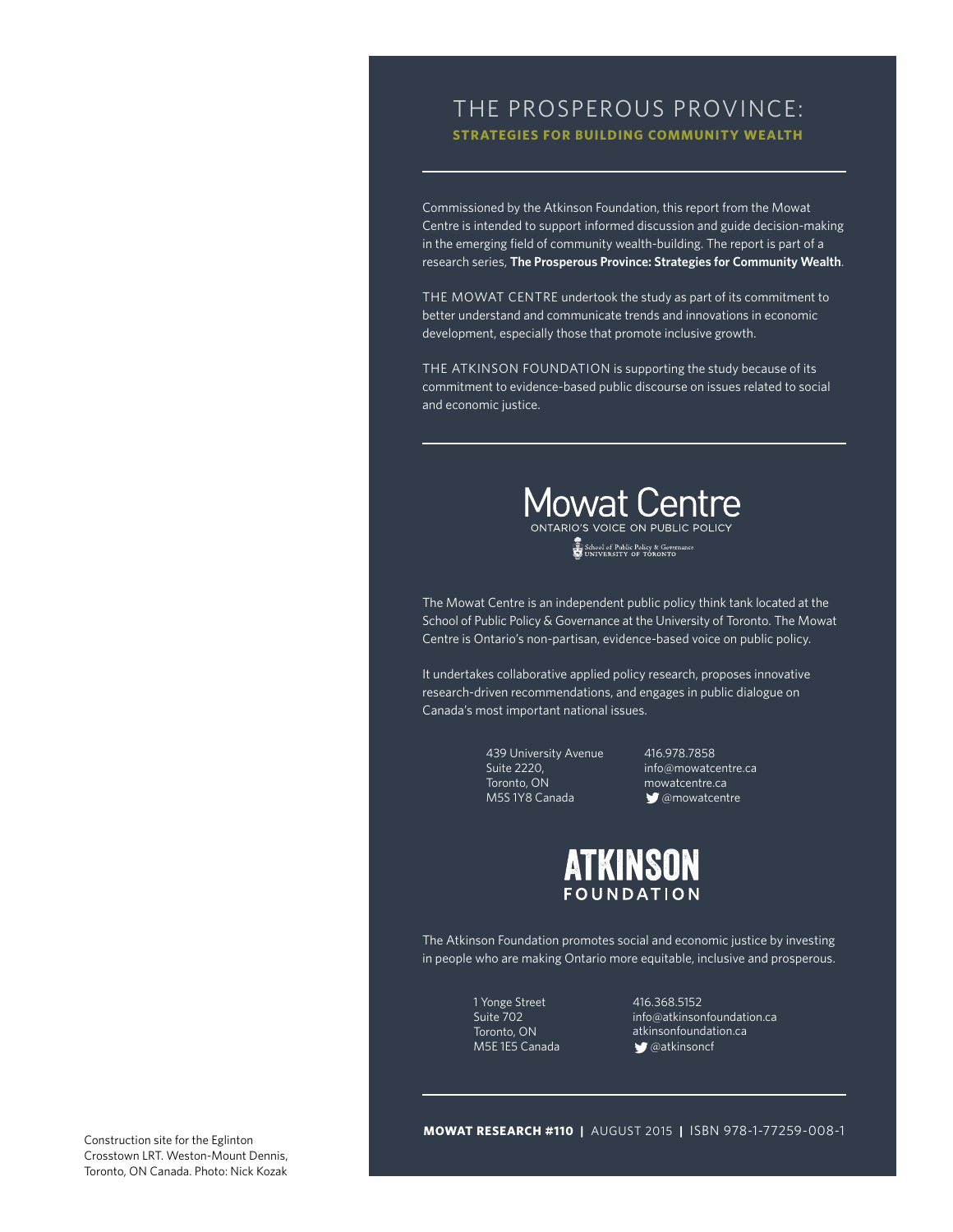## **CONTENTS**

### FOREWORD

|              | <b>1</b> Introduction                                             | 6  |
|--------------|-------------------------------------------------------------------|----|
| $\mathbf{2}$ | Definition, Process, and Players                                  | 8  |
|              | <b>Community Benefits Agreements</b><br>in Action                 | 12 |
|              | 4 Ontario's Policy Landscape<br>for Community Benefits Agreements | 14 |
| 5.           | Insight from Experience                                           | 19 |
| 6            | Continuing the Conversation                                       | 23 |
|              | <b>WORKS CITED</b>                                                | 25 |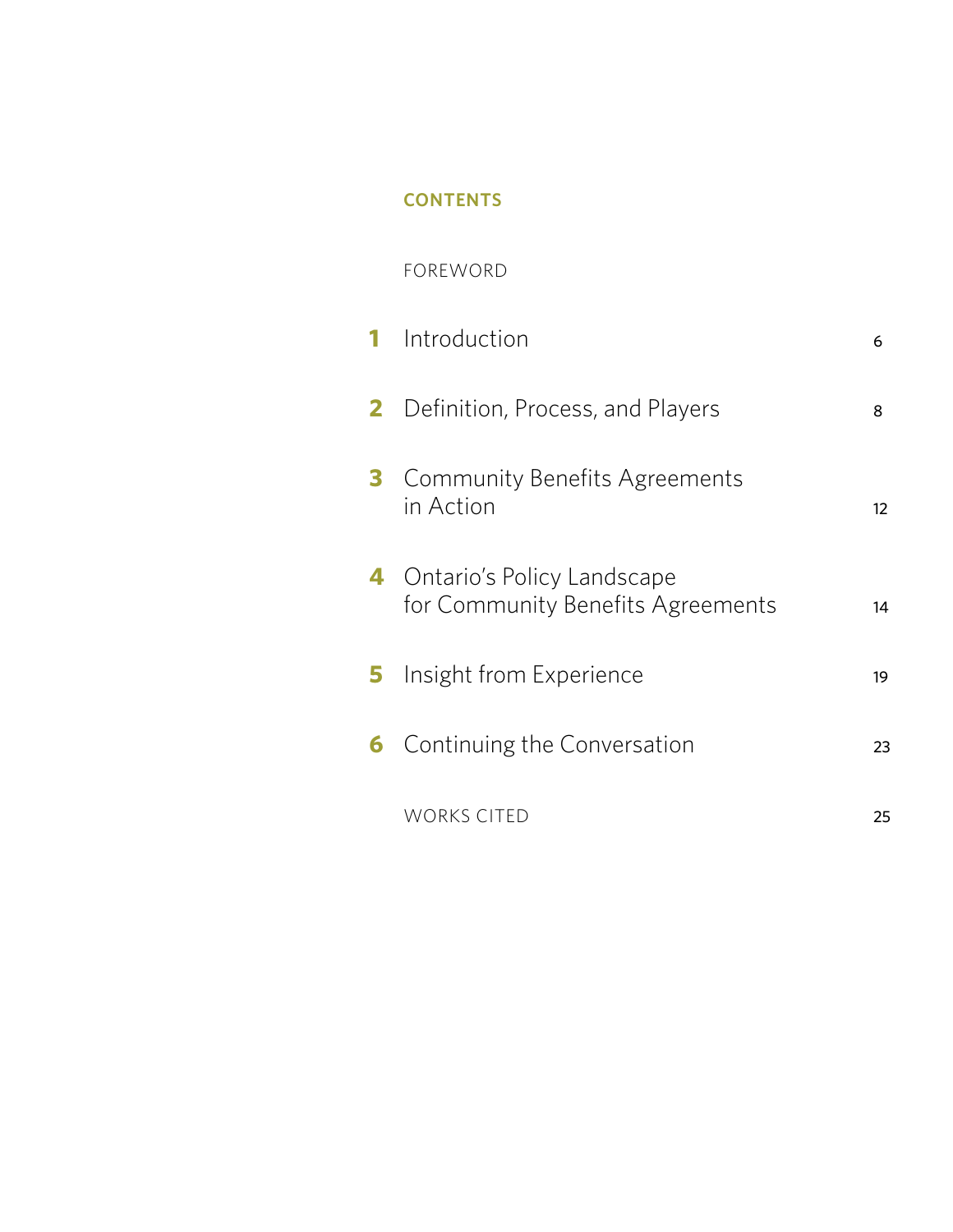## FOREWORD

"It's time to challenge how Ontarians think about prosperity – who's responsible for creating it and who benefits from it."

It's time to challenge how Ontarians think about prosperity – who's responsible for creating it and who benefits from it. Over the next ten years, the Province of Ontario will invest \$130 billion in public infrastructure and will continue to spend billions annually on goods and services to fulfill its mandate.

It's time to use this considerable economic power even more deliberately and strategically to address income and wealth inequality. If the Ontario government does this, we can expect to derive significantly more value from public investments and expenditures by 2025. We can also expect other organizations, businesses and even consumers to follow the government's example.

It's time, therefore, to engage a much broader base of people to lead Ontario in this direction. Only political power can unleash this kind of economic power. By first raising expectations and then voices, this kind of public policy reform is possible. The passage of *Bill 6: Infrastructure for Jobs and Prosperity Act* in the spring is proof of this fact and a sign of progress.

There's a growing movement of people – inside and outside government – who aren't content to watch fissures open up and leave our province deeply divided along race, gender and income lines. They know that these conditions are bad for investment, bad for business, bad for the quality of community life, and unacceptable for their children and grandchildren.

Many of us don't think of ourselves as anti-poverty activists. We manage public funds at various levels of government, in universities, colleges and hospitals, and in other nonprofit institutions. A few of us lead for-profit enterprises.

What we have in common is that our organizations and businesses are unlikely to ever become unmoored from the neighbourhoods and communities in which they were established. That's why they're called "anchor institutions." We have economic clout – and the responsibility to reduce poverty and the potential to build community wealth that comes with it.

Maybe like you, we think it's time to give more oxygen to solutions than problems. So, we've been looking around the world for others who are experimenting with strategies and mechanisms to create more decent work and share prosperity.

In places like Cleveland and Glasgow, we've found people who are busy negotiating Community Benefits Agreements with developers and officials responsible for public infrastructure projects. These enterprising leaders are working on better procurement strategies, workforce development hubs, and collaborations with organizations that engage, train and support workers in low-income communities. They're mounting "buy local" campaigns and promoting workerowned businesses and co-ops.

"There's a growing movement of people – inside and outside government – who aren't content to watch fissures open up and leave our province deeply divided along race, gender and income lines."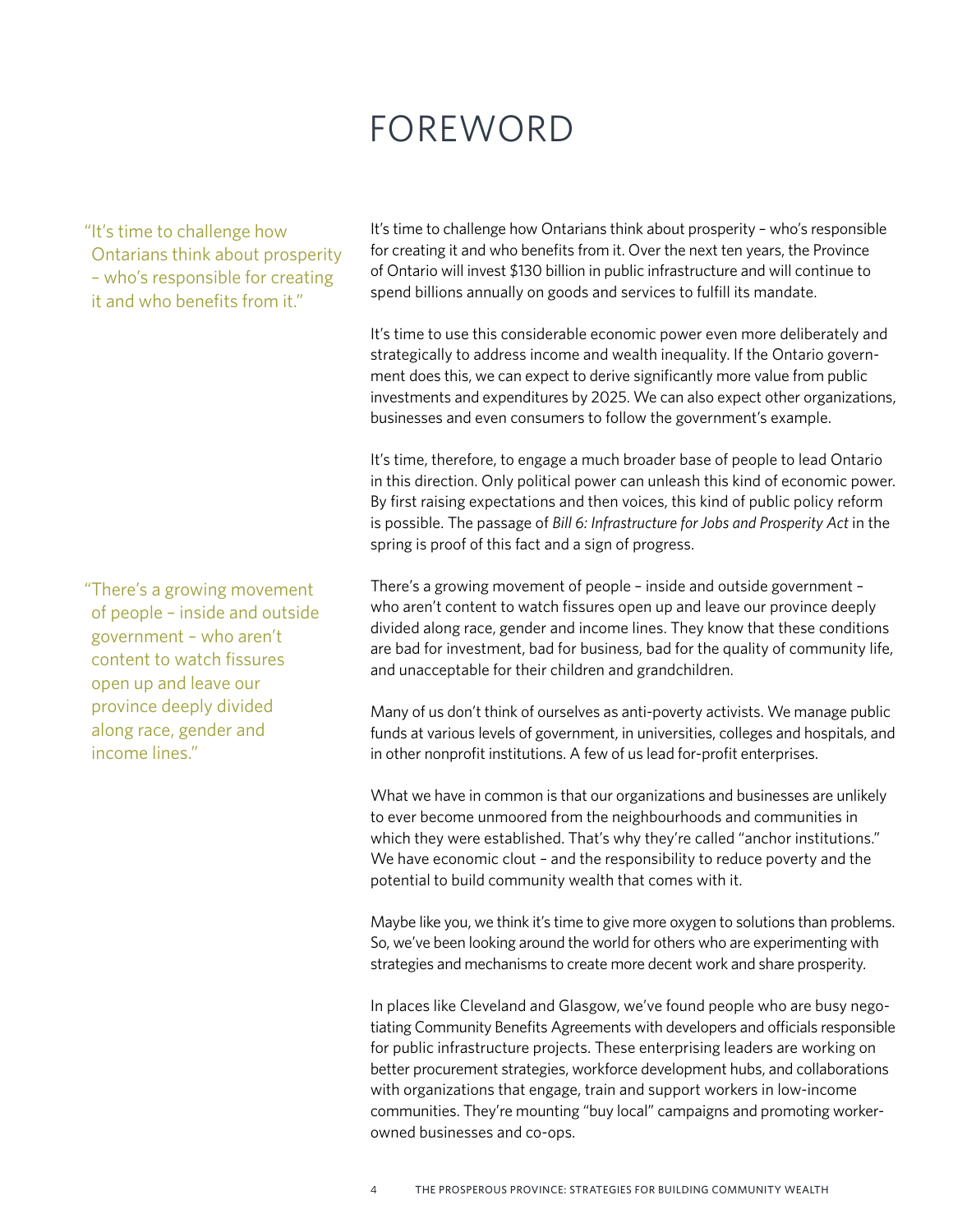"We're seeing signs of real progress in these cities, and they've helped us see the potential for progress in ours." We're seeing signs of real progress in these cities, and they've helped us see the potential for progress in ours. That's why the Atkinson Foundation commissioned a series on community wealth building strategies from the Mowat Centre, starting with a paper on anchor institutions and a second one on community benefits agreements. Think of this information as briefing notes for an important mission – one that sets your sights higher than your institutional mission and on the day when a province is known as prosperous because its economy is inclusive.

This is not a new mission even though the way we're thinking about it is new. Consider health care, employment insurance and pensions along with greater gender, racial and marriage equality. In each case, people successfully challenged the belief that inequality is a natural condition with a clear political choice arising from a progressive vision for the country. They had a shared ambition that was, in the end, stronger than cynicism, private interests and institutional inertia.

The Atkinson Foundation's ambition is anchored in tough challenges and choices like those faced in the last century. Joseph Atkinson was a frequent media commentator during the public infrastructure boom that gave future generations the Bloor Street Viaduct and a modern water sanitation system among other civic improvements. In his op-eds for the *Toronto Star*, Mr. Atkinson advocated for Ontario's young cities and towns as the best "spot" for investment. He encouraged investors to place their bets locally for the biggest returns.

Perhaps the first choice we're asked to make is whether or not we'll stand with those whose investments demonstrated that their generation cared about the next. We hope you'll choose to join us in the continuing pursuit of an equitable, inclusive and prosperous Ontario.

Colette Murphy Atkinson Foundation

August 2015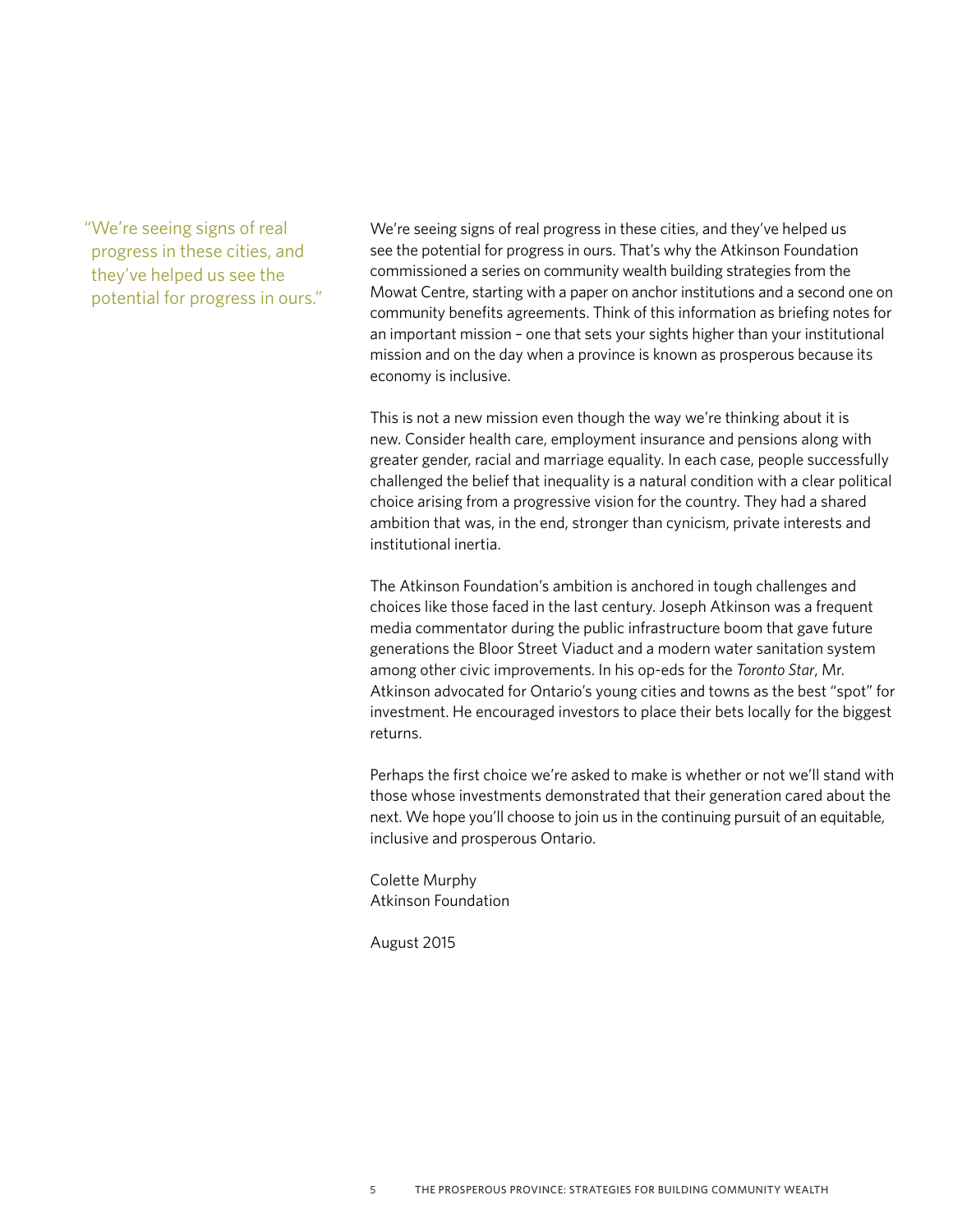# **1** INTRODUCTION

Over the next decade, Ontario will invest billions of dollars in infrastructure ranging from transit expansion to new roads and repairs to existing bridges. Cities and towns across the province will also see an influx of public and private capital in land developments designed to meet housing demand and build up underused areas. All of these investments are poised to create substantial new wealth and strengthen the provincial economy.

At the same time, many Ontarians may not share in the prosperity generated by these investments. Income inequality is increasing in the province as it is elsewhere in the Western world.<sup>1</sup> In many larger cities like Toronto, this inequality among individuals is often marked by a growing gap between high- and low-income neighbourhoods.<sup>2</sup> Many jurisdictions are exploring a suite of policy approaches known as "community wealth building" in response to these trends.

Community wealth building strategies differ from traditional approaches to poverty reduction by putting a focus on the community in market activities like institutional purchasing or infrastructure construction. They include building community assets, increasing the local capacity for business incubation, and creating decent work as a means to sharing prosperity more broadly and equitably.3

Community Benefits Agreements (CBAs) are a strategic tool used in the process of building community wealth. CBAs are negotiated agreements between a private or public development agent and a coalition of communitybased groups. This coalition may include neighbourhood representatives, single-issue advocates, labour unions, social service agencies, religious congregations, faith-based groups and others. Together, they give a voice to people in infrastructure planning and land development processes – especially those indviduals who have been historically excluded or marginalized from these processes and decisions that affect them.

Coalitions usually draw their membership and build their base for advocacy from neighbourhoods directly surrounding significant projects. Spurred by a concern for the concentration of poverty in their neighbourhoods or cities<sup>4</sup>, they seek to maximize economic opportunities offered by development projects – particularly those subsidized with public funds.

This paper explores CBAs attached to large-scale real estate or infrastructure developments.<sup>5</sup> It situates CBAs firmly in the Ontario context. It looks to the experiences of practitioners in other jurisdictions for lessons and cautions. It also considers how community organizers, public servants and developers can adapt this approach to their current realities.

"Community wealth building strategies differ from traditional approaches to poverty reduction by putting a focus on the community in market activities like institutional purchasing or infrastructure construction."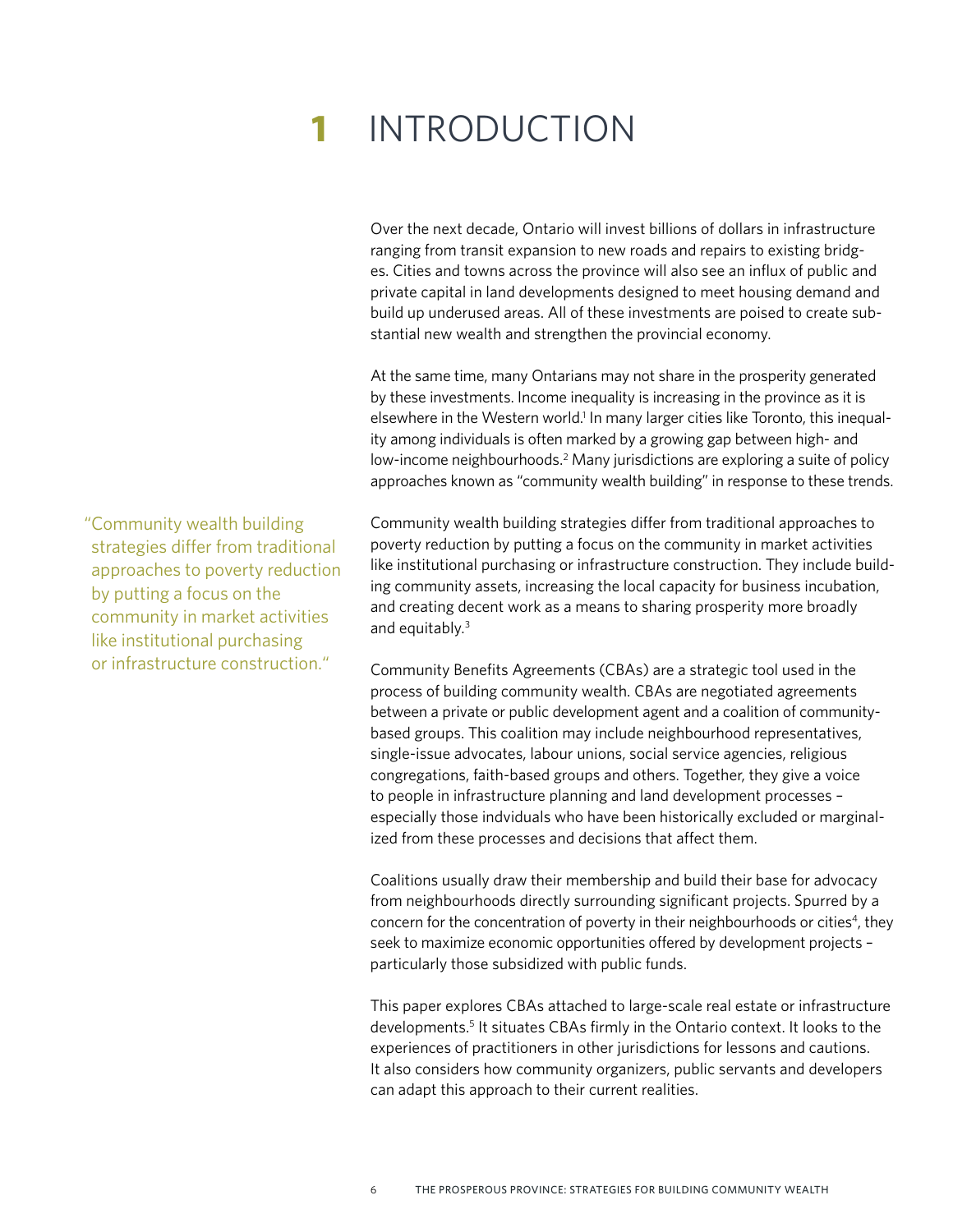The paper examines the structure of CBAs and the process for developing them. It will describe the leading examples, the current provincial landscape, and related strategic considerations before drawing some conclusions and identifying next steps.

It is timely research because Metrolinx and the Toronto Community Benefits Network have signed a Community Benefits Framework derived from the community benefits agreement model. The framework is a first for Ontario and is bolstered by significant signs of support for this strategy in provincial government policy, starting with the 2014 budget's infrastructure pledges and more recently the inclusion of community benefits in the passage of *Bill 6: Infrastructure for Jobs and Prosperity Act*.

The Toronto Star reported in June 2015 that, "the new law, which will guide \$130 billion in new provincial infrastructure construction over the next 10 years, includes a framework for so-called 'community benefits agreements'."6 The bill requires the public sector to consider community benefits when making decisions about infrastructure investments<sup>7</sup>, and could usher in a new era of public, private and community collaboration to close widening divides in income and wealth across the province. It was the product of many months of advocacy on the part of a broad coalition including the Toronto Community Benefits Network and its partners in labour, philanthropy, business, academe and other community-based organizations.

#### A NOTE ON METHODOLOGY

This research is informed by interviews conducted with 12 senior executives at 10 different organizations, including municipal government agencies and community and advocacy organizations in the U.S. and Canada.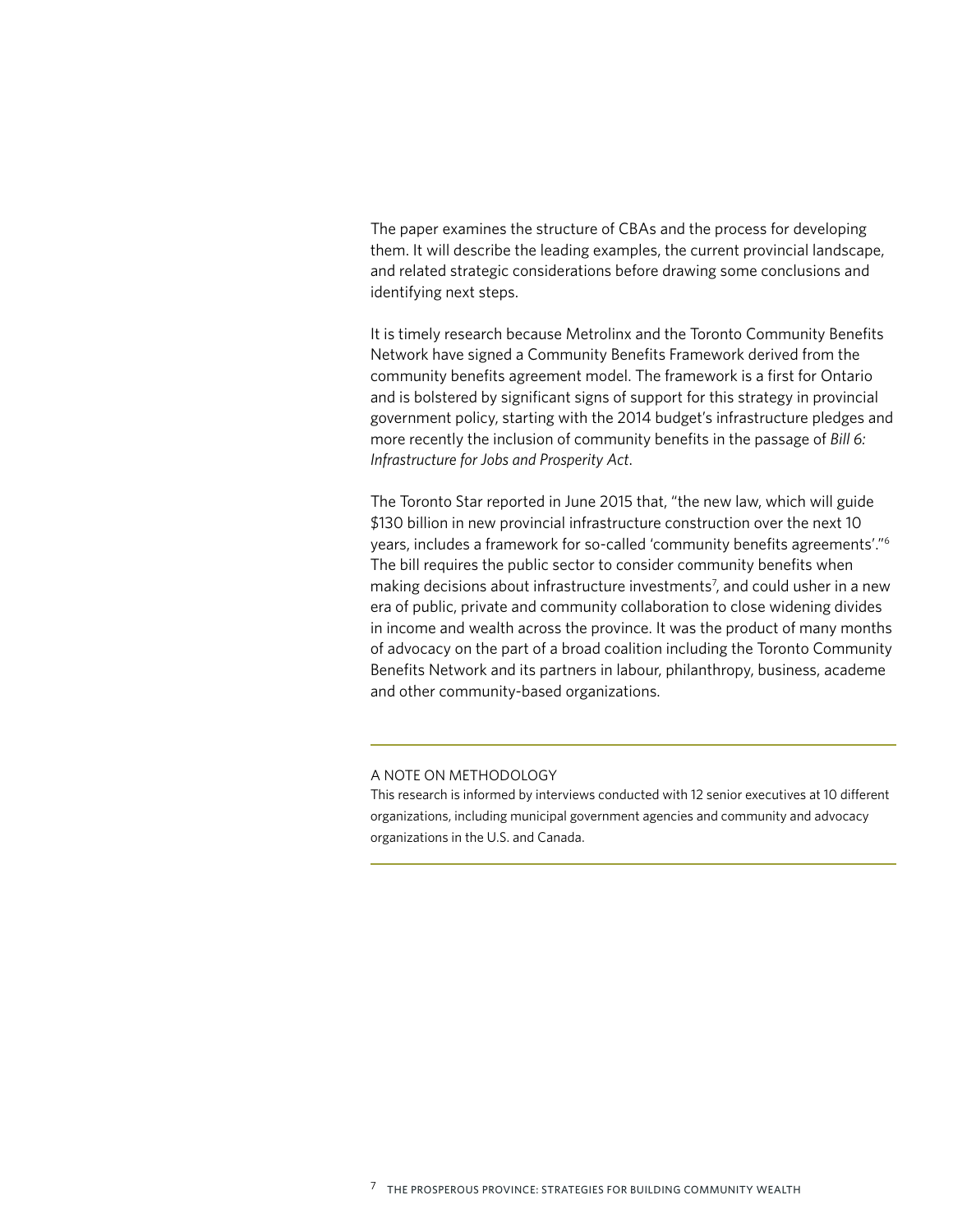# **2** DEFINITION, PROCESS, AND PLAYERS

Community Benefits Agreements are formal agreements between a real estate or infrastructure developer and a coalition that reflects and represents people who are affected by a large development project. The agreement outlines the benefits the community will enjoy from the project. These benefits usually include some combination of jobs, training or apprenticeships, business opportunities as well as neighbourhood improvements. Where the development includes residential construction, affordable housing can be a benefit negotiated through this process. Most agreements reflect the interests of people who are not already benefiting from economic growth, such as young workers, newcomers, foreign-trained professionals and low-income communities, and send opportunities their way.

CBAs are represented by legally binding contracts that contain the following elements:

- Description of the parties involved;
- Description of the project affected by the agreement;
- List of the agreed-to commitments on the part of the developer; and,
- In the U.S., a clause pledging the coalition to not oppose (and generally to actively support) the completion of the project.

CBAs emerged in the United States during the 1990s as money flowed back into the downtown cores of cities that had previously experienced high levels of unemployment and poverty. Many local governments operated on the assumption that the faster and more easily developers could proceed, the faster depressed areas would be rehabilitated.<sup>8</sup> As a consequence, cities and states would often grant generous public subsidies or tax exemptions to such projects.9 Public backing of large, for-profit developments became, in some places, almost a matter of course.

Leaders in the communities affected by these developments began to organize to leverage these public investments and extract more value from them. They believed the economic development process would be stronger if it were more democratic and delivered more community benefits. They formed coalitions that differed from what are known as NIMBY groups (Not In My Back Yard) who oppose large-scale development outright. By contrast, these coalitions see themselves as advocates for successful developments implemented through a more equitable and inclusive process.

In exchange for the developer making a commitment to the delivery of particular benefits, the coalition often pledges to support the approval of the development. The developer is not usually legally compelled to negotiate a CBA. If they agree to enter into one, it is because the coalition successfully demonstrates that this kind of development promises a better outcome – a shorter approvals process, a better project in the end, and a stronger, more appealing brand.

"CBAs emerged in the United States during the 1990s as money flowed back into the downtown cores of cities that had previously experienced high levels of unemployment and poverty."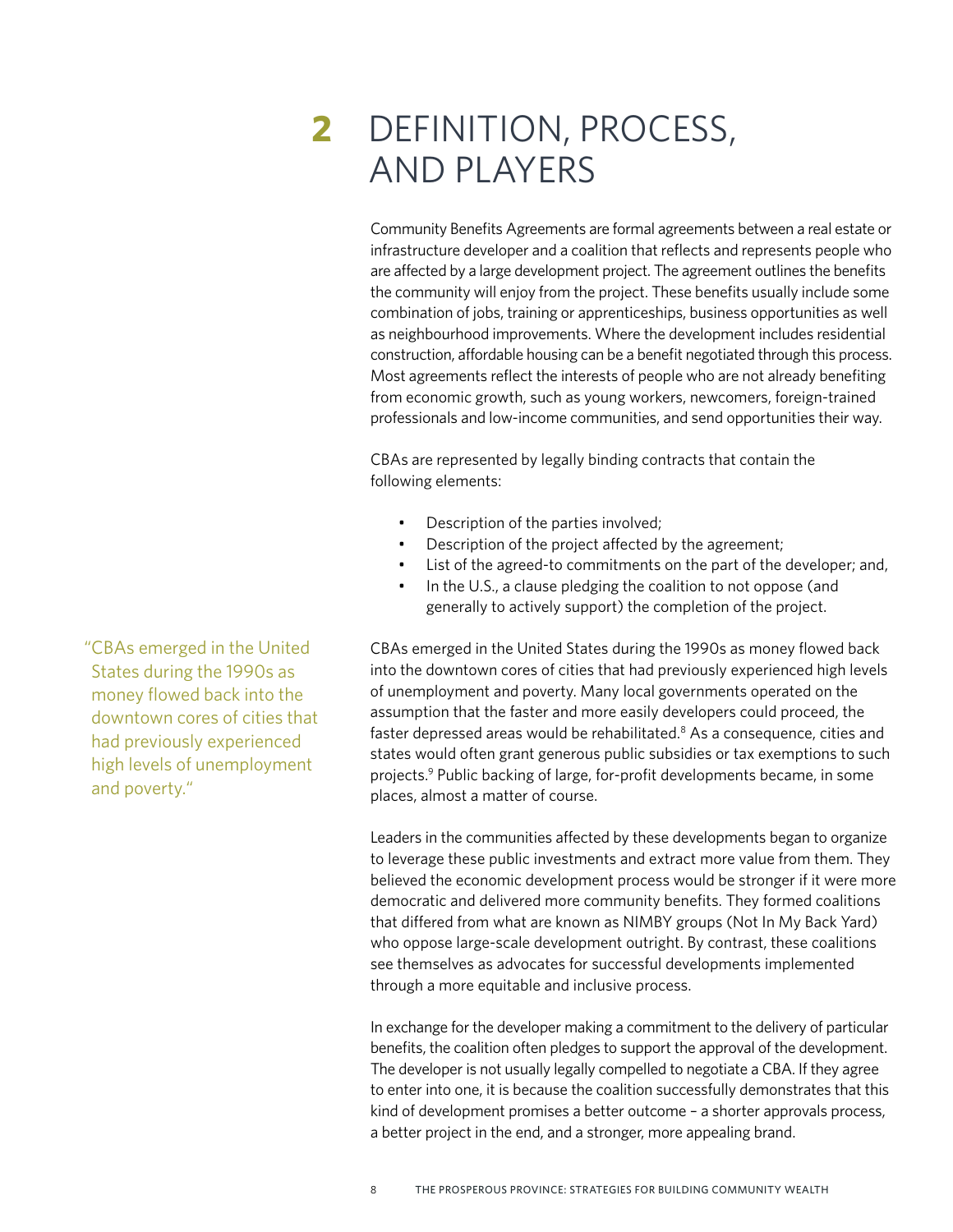CBAs are still a new concept, and as a result have been applied in diverse contexts. Early examples of agreements were private contracts between a coalition of community representatives and a real-estate development company. These agreements were technically enforceable, as any other contract, through the threat of legal action in civil court.<sup>10</sup> Government regulators and policy-makers have played supporting roles, though in more recent agreements some governments have taken over direct responsibility.

Three key players work together to develop a community benefits agreement:

- **Community-based coalitions** These groups are often led by already established advocacy and social service organizations such as regional labour councils or anti-poverty campaign organizers. They grow by identifying and convening stakeholders around a specific development project. Coalitions develop a consensus among their members on a single, coherent platform to guide negotiations.
- **Developers** Both private and public developers have a strong orientation towards cost-control and value for money. Their goal is to successfully implement the project as quickly as possible.
- **Governments** Governments, in particular municipalities, have a central role to play in the approval of major development projects. They are also often the source of financial subsidies. Benefits, such as tax deferrals, are used to both attract and facilitate private development, therefore, community coalitions often want to leverage these subsidies to strengthen bargaining positions. Many cities have been enthusiastic about the community benefits agenda as they have a policy interest in community reinvestment. For other cities, community-based coalitions represent an unwelcome challenge to the planning and approval process that would otherwise be governed only by the formal political process.<sup>11</sup>

When negotiating a community benefits agreement, a coalition usually seeks three elements:

• **Employment opportunities** – CBAs almost always contain clauses around targeted hiring and recruitment. Many also stipulate wage levels and work conditions. These clauses address the lack of economic opportunity in a neighbourhood most directly, and also serve as a common justification for public subsidy to development projects. CBAs can also target procurement systems to gain access for local businesses and social enterprises.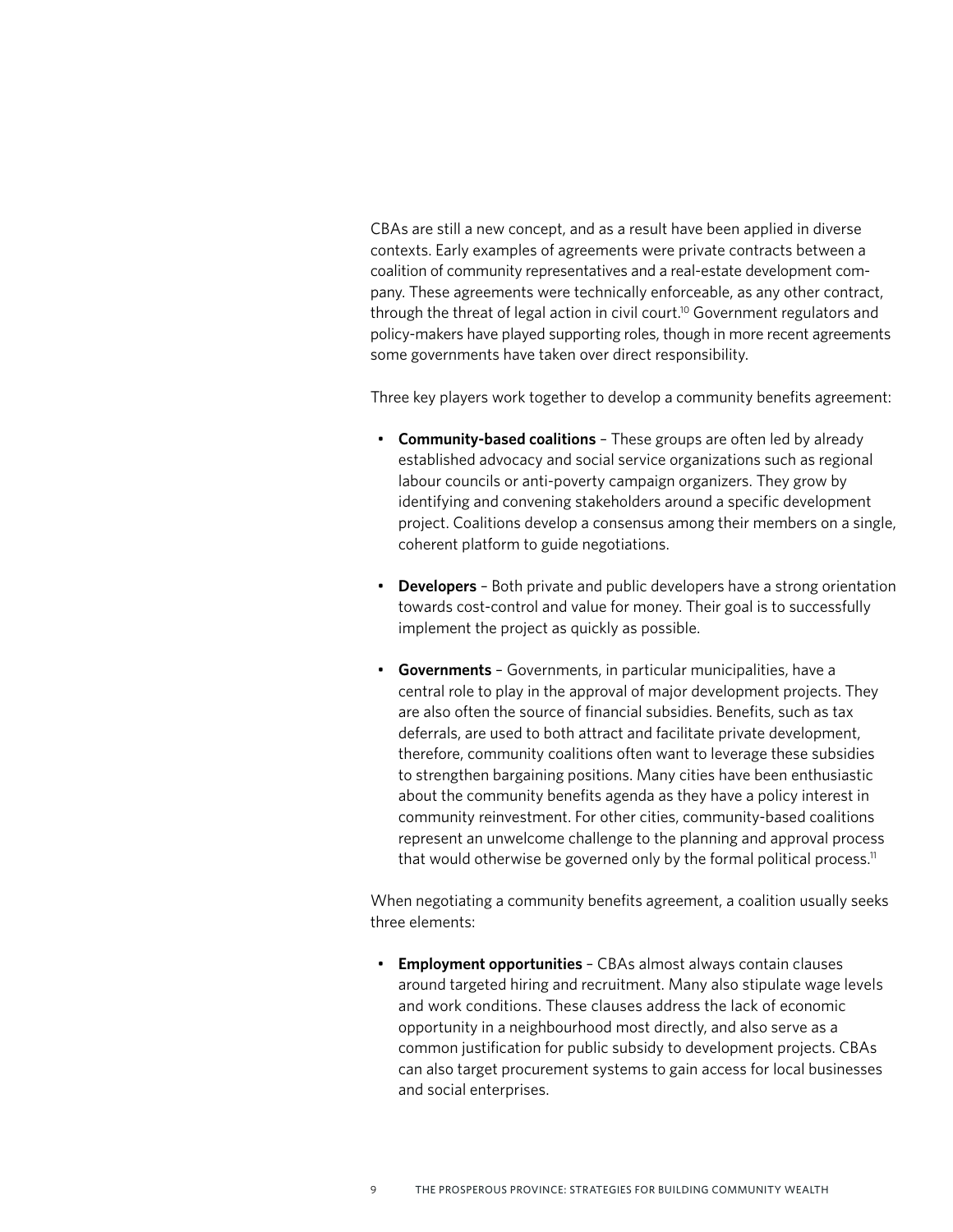- **Affordable housing** Large development and redevelopment projects often displace residents during construction, and may permanently displace more people indirectly by driving up future rents. Agreements around affordable housing attempt to mitigate this effect. For mixeduse developments, a provision may be to set aside a number of units at below market rate.<sup>12</sup> In projects where housing is not included, the developer might make contributions to a general affordable housing fund. Affordable housing is not applicable to every project but is a common feature of community benefits agreements where a development includes a residential component.
- **Community and environmental improvements** This group of benefits is one of the most diverse and is determined by geography and community needs. Such improvements can include but are not limited to green space, child care space, land trusts or an incubator for new enterprises. Environmental mitigations in design and construction can also be included.

CBAs are often attached to large development projects, so they are highly time-sensitive. There are four key phases in the development of a CBA:

- **1. Negotiation and coalition formation.** The initial process of convening potential members of a coalition can be deceptively quick. CBAs must be negotiated and signed before the developer signs a development agreement with (or receives final permission to build from) the city.<sup>13</sup> If core leadership groups receive adequate early notice of developments for which a CBA might be appropriate, they can then identify partners through their established networks.14
- **2. Development of platform for negotiation.** This step is one of the most challenging. It requires narrowing initial demands to a more limited list around which a consensus can be built. To be a serious player, coalitions must produce a platform that is both realistic and meaningful (i.e. challenges development-as-usual).
- **3. Implementation planning.** If negotiations go well and the parties agree on a list of benefits, coalitions turn towards planning implementation – a phase to which they make significant contributions. Developers may agree to provide funding for benefits but are usually ill equipped to implement the programs designed to deliver them.15 For example, while a small segment of the coalition is actively negotiating the agreement, a broader crosssection of partners may be working to assemble the "pipeline" or hub needed to supply skilled workers, alternative vendors, etc.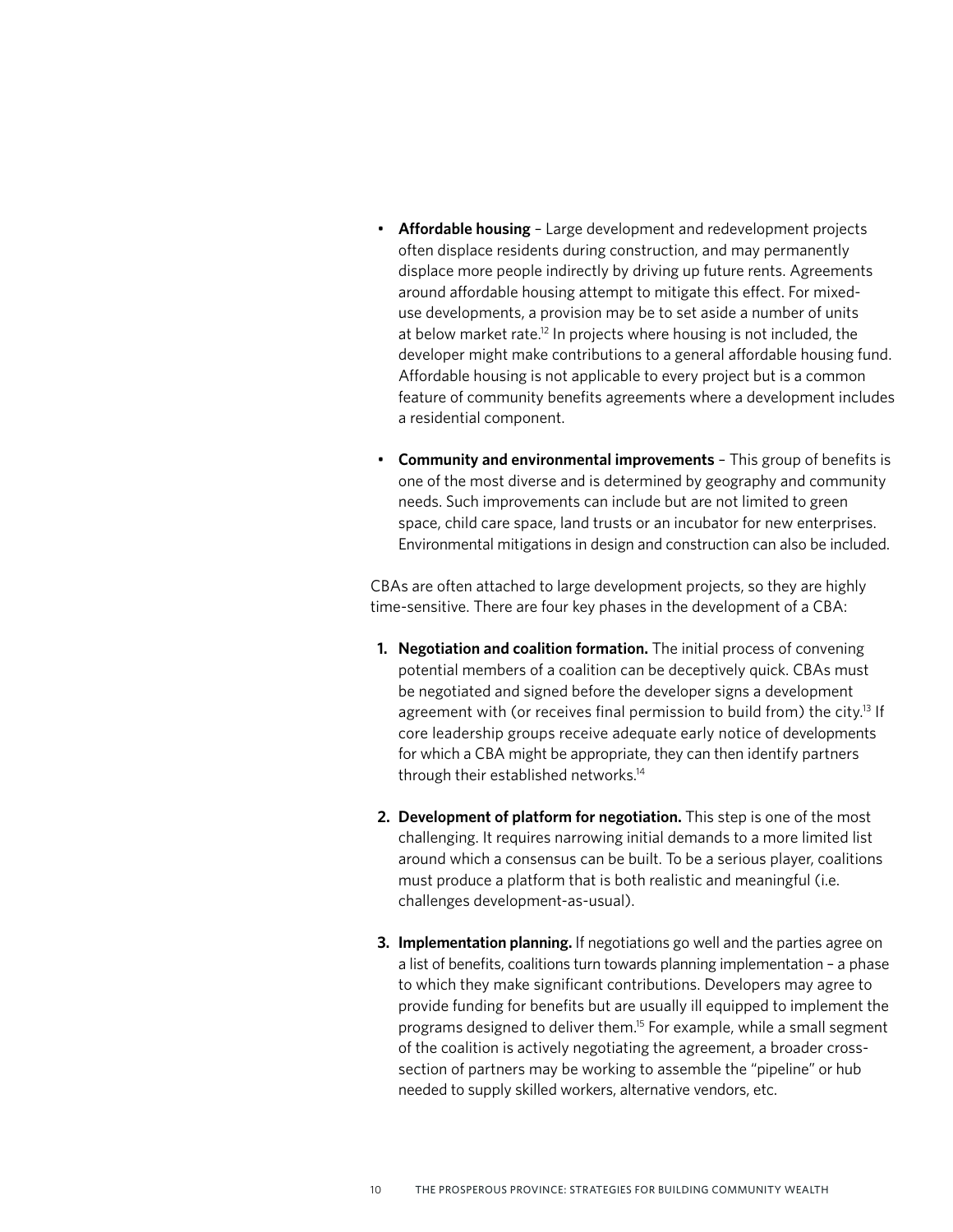**4. Focus on outcomes.** A successful CBA keeps outcomes in sight, such as the number of apprentices hired or child care spaces created. This oversight can take one of several forms for appropriate monitoring and possible remedies for non-compliance. For coalitions with a stable, well-resourced core organization, it is possible to hire staff to monitor compliance and progress.<sup>16</sup> In other situations, a joint Oversight Committee is created between the coalition, local government and the developer.<sup>17</sup> More recent agreements have on occasion included an independent compliance monitor, usually at the developer's expense.<sup>18</sup> Finally, the city may fold oversight of the CBA into the project's development agreement to make monitoring part of the public service bureaucracy.19 In all cases the developer takes on some responsibility to report on progress.

#### DIRECT AND INDIRECT COMMUNITY BENEFITS AGREEMENTS

Community benefits negotiated by a coalition can be built into projects in two ways. A coalition can sign an agreement directly with a developer (or development agency). Alternatively, the agreement can be indirect with the municipal government holding separate agreements with both coalitions and developers. Coalition representatives interviewed differed on whether they preferred one or the other.

An incorporated community coalition can hold a direct agreement and has the right to take the developer to court if the agreement is broken. This is, however, an expensive and difficult prospect. Indirect agreements with a city government do not grant a right of civil action, but instead make enforcement a matter of public regulations.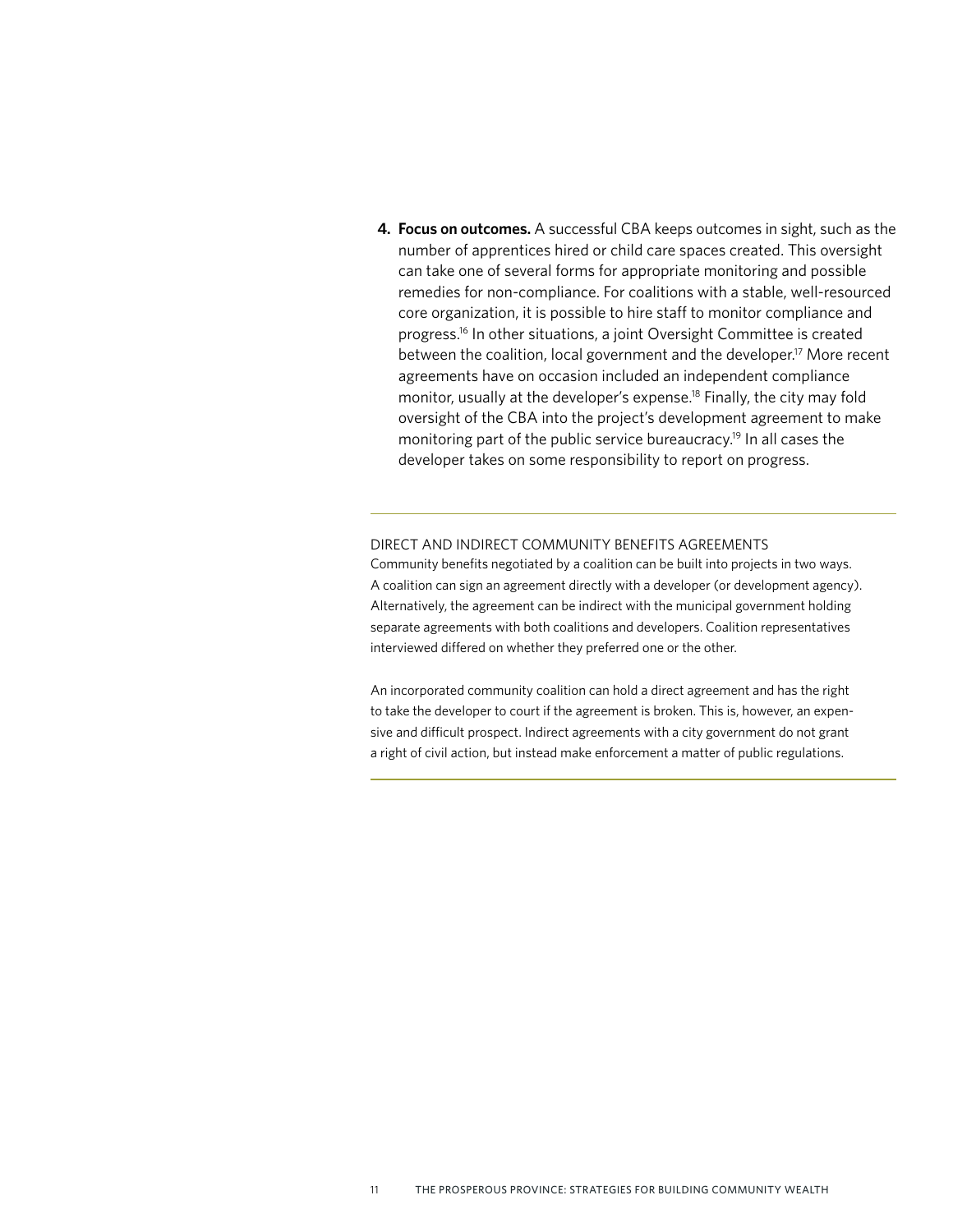"What's useful about CBAs, and policies attached to subsidies, is that you can set a standard. So now, even projects that don't receive public dollars, but which need approvals, there's an expectation [by the city] that some benefits should be on the table."

— ROXANA TYNAN, Executive Director, Los Angeles Alliance for a New Economy (LAANE)

# **3** COMMUNITY BENEFITS AGREEMENTS IN ACTION

Many of the foundational victories – and lessons – of the emerging community benefits agreements movement come from Los Angeles and the organizations that created the Figueroa Corridor Coalition for Economic Justice. This coalition formed in 2001 to create a unified voice for community concerns regarding a massive private development known alternately as L.A. Live! or the Staples Centre project. In some ways typical of massive downtown revitalization projects, L.A. Live! included a theatre, a hotel, a convention-centre expansion, shopping, and housing.<sup>20</sup> It also meant more noise, traffic congestion and loss of homes in an area of Los Angeles that had long suffered high rates of poverty and unemployment, and low levels of opportunity.

The Figueroa Coalition involved more than 30 community, environmental, labour, social-service, and faith groups in negotiating an agreement and leveraging an approximately \$150 million (USD) subsidy to L.A. Live!<sup>21</sup> The benefits won included:

- A "first source" hiring program;
- Living-wage requirements for 70 per cent of project-related jobs;
- Inclusion of affordable housing units;
- Parks and recreation investment in the neighbourhood by the developers; and,
- Consulting privileges for the coalition on the choice of tenants for the development.<sup>22</sup>

Those involved in the Staples CBA project credit it with creating much stronger collaborative links within the wider nonprofit sector, as well as greater political capital for people who have often felt excluded from city planning and governance processes. L.A. coalitions have won six subsequent and significant CBAs since 2001, including one with the public sector Los Angeles International Airport. The airport's major 2004 expansion plans included \$200 million (USD) in negotiated environmental mitigations and community investments.<sup>23</sup>

The success of the Los Angeles coalition model has inspired other cities in the United States to negotiate and implement CBAs.<sup>24</sup> There are two common elements of these successes and others like them: (1) the leveraging of public subsidies offered to developers; and, (2) support from labour organizations or others with experience in negotiation and sustained campaigning.

Following the success in Los Angeles, the CBA model has been employed in other cities and adapted to their particular circumstances:

• In **Milwaukee**, the land to be developed had several public and private owners, and there was no one developer with which to negotiate.25 In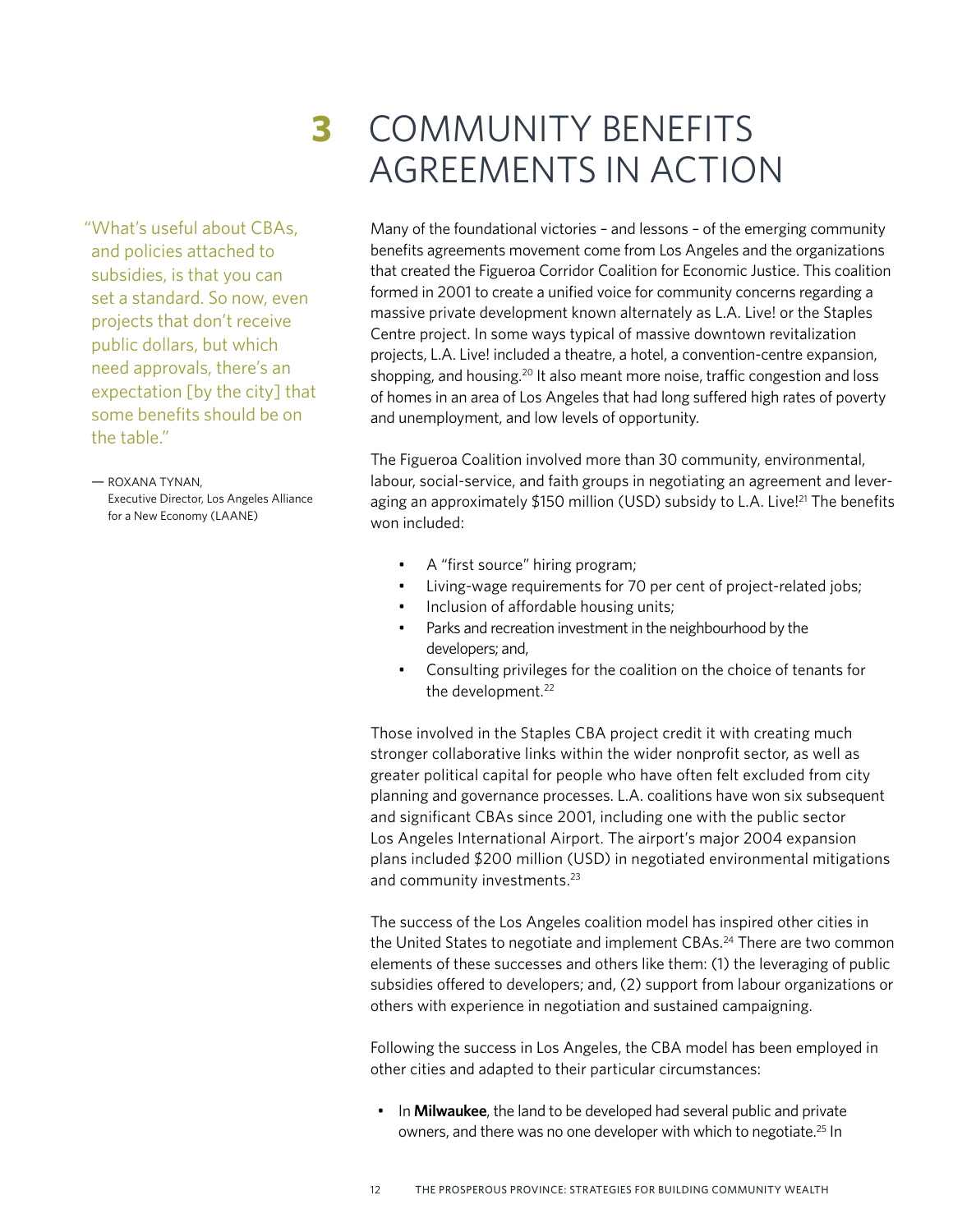response, the coalition campaigned to have the county government adopt CBA clauses by legislation, where they would apply to any developer who eventually purchased and built on the land. This effort resulted in the development of a county policy, effectively a CBA, for those lands under control of the county, called the Park East Redevelopment Compact (PERC).<sup>26</sup>

• In **Vancouver**, the 2010 Olympic Village was built under a CBA, but the negotiating body was one created by a pre-existing tripartite agreement between the federal, provincial and city governments; that agreement then led to the creation of a lead agency which in turn consulted with community representatives.27

Other CBAs have not been as successful. The first reason is that development projects – particularly private real-estate developments – are sensitive to overall economic conditions. Several CBAs have been negotiated and canceled later by project bankruptcy.<sup>28</sup> The second reason is that CBA-backed projects became tied up in court battles when some groups concluded they were inappropriately excluded from the negotiating coalition and not adequately represented by the agreement.<sup>29</sup>

As CBAs have delivered demonstrable results, some champions such as the Partnership for Working Families have progressed from project-by-project negotiations and towards campaigns to institutionalize benefits into sustainable, across-the-board development practices.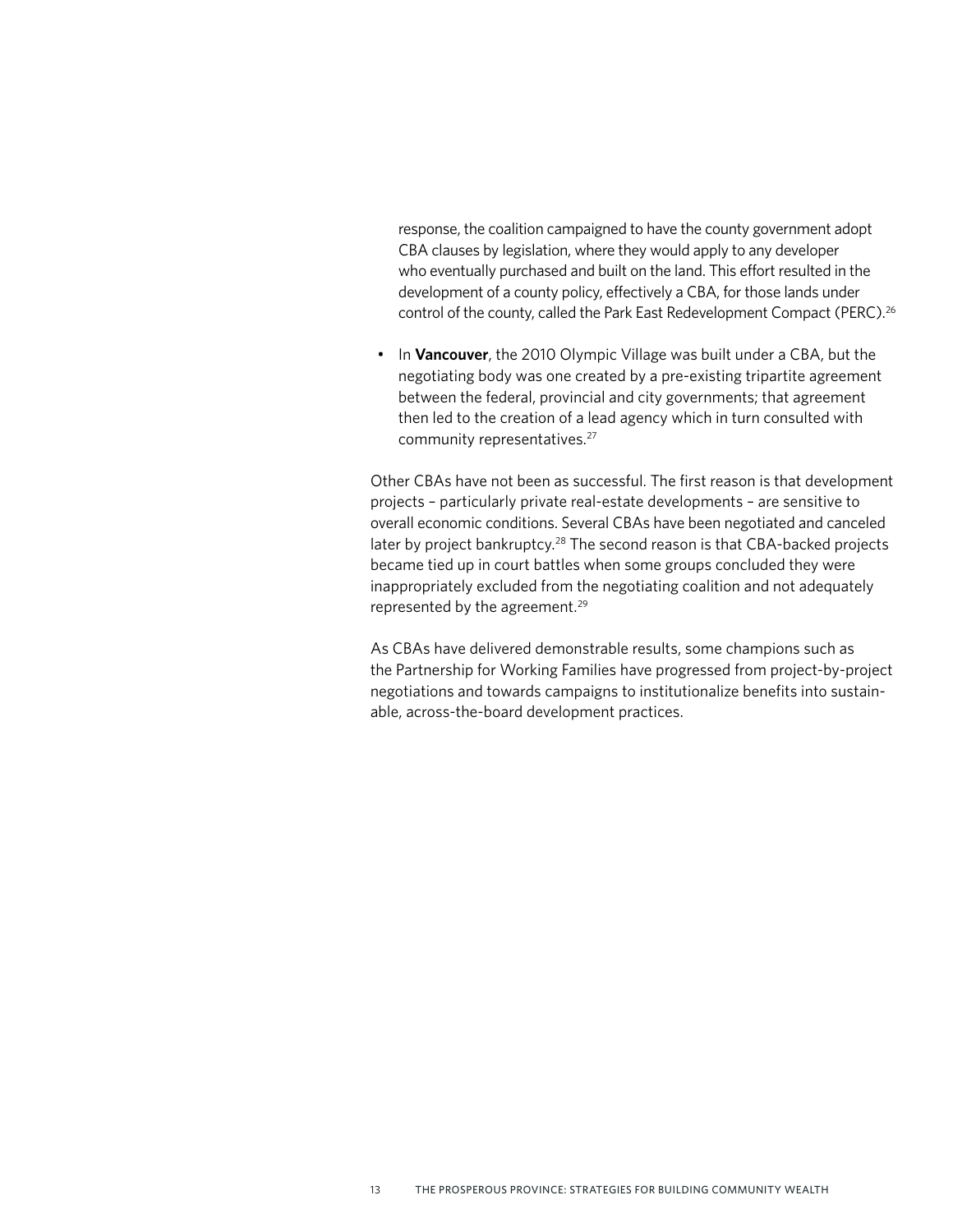## **4** ONTARIO'S POLICY LANDSCAPE FOR COMMUNITY BENEFITS AGREEMENTS

The community benefits agreement concept and the coalitions that have formed around it got their start in Ontario during the redevelopment of Toronto's Regent Park neighbourhood. A Community Benefits Framework followed with the Eglinton Crosstown Light Rail Transit (LRT) project. The primary signatories are the Toronto Community Benefits Network (TCBN), and Metrolinx, Ontario's agency responsible for regional transportation in the Greater Toronto and Hamilton Area. The Framework was intended as a precursor to the negotiation of a formal CBA between Metrolinx, Infrastructure Ontario, and Crosslinx, the builder of the line. Metrolinx has been very receptive to the idea and the process has been non-adversarial.<sup>30</sup>

There are important differences between Ontario and the American cities where CBAs got their start. Generally speaking, the geographic separation between high- and low-income neighbourhoods within urban centres is less extreme.<sup>31</sup> Part of what makes the accomplishments of the U.S. community benefits agreement movement so impressive is the deeply entrenched assumptions about development in their home cities they have managed to challenge and overcome.

While historically Toronto neighbourhoods were likely a mix of incomes, increasingly we are seeing exactly the stark dividing lines develop between have- and have-not areas that American cities have struggled for decades to overcome.32 In small and medium-sized Ontario cities, the decline of the manufacturing sector has similarly resulted in challenges to maintaining vital downtown cores and self-sufficient neighbourhoods.33 The heated debates surrounding plans for a downtown Toronto casino complex demonstrate that reaching a consensus on major land development is not easier or faster in Ontario than anywhere else.

Strategies for improving development outcomes are gaining currency in Ontario at a time when both nonprofits and government agencies are under considerable pressure to increase value for money spent. Partnership and collaboration are watchwords.<sup>34</sup> Getting organized to better distribute the benefits of land development is a natural albeit challenging prospect.

### **CASE STUDY #1: REGENT PARK REDEVELOPMENT**

In the Toronto region, the CBA concept began to circulate during the redevelopment of the Regent Park neighbourhood more than a decade ago. Regent Park, one of Toronto's oldest public-housing developments, had long been a symbol of the shortcomings of mid-20<sup>th</sup> century planned urban development. Designed on a "garden city" model<sup>35</sup> of mostly medium-rise apartment blocks facing inward on

"Part of what makes the accomplishments of the U.S. community benefits agreement movement so impressive is the deeply entrenched assumptions about development in their home cities they have managed to challenge and overcome."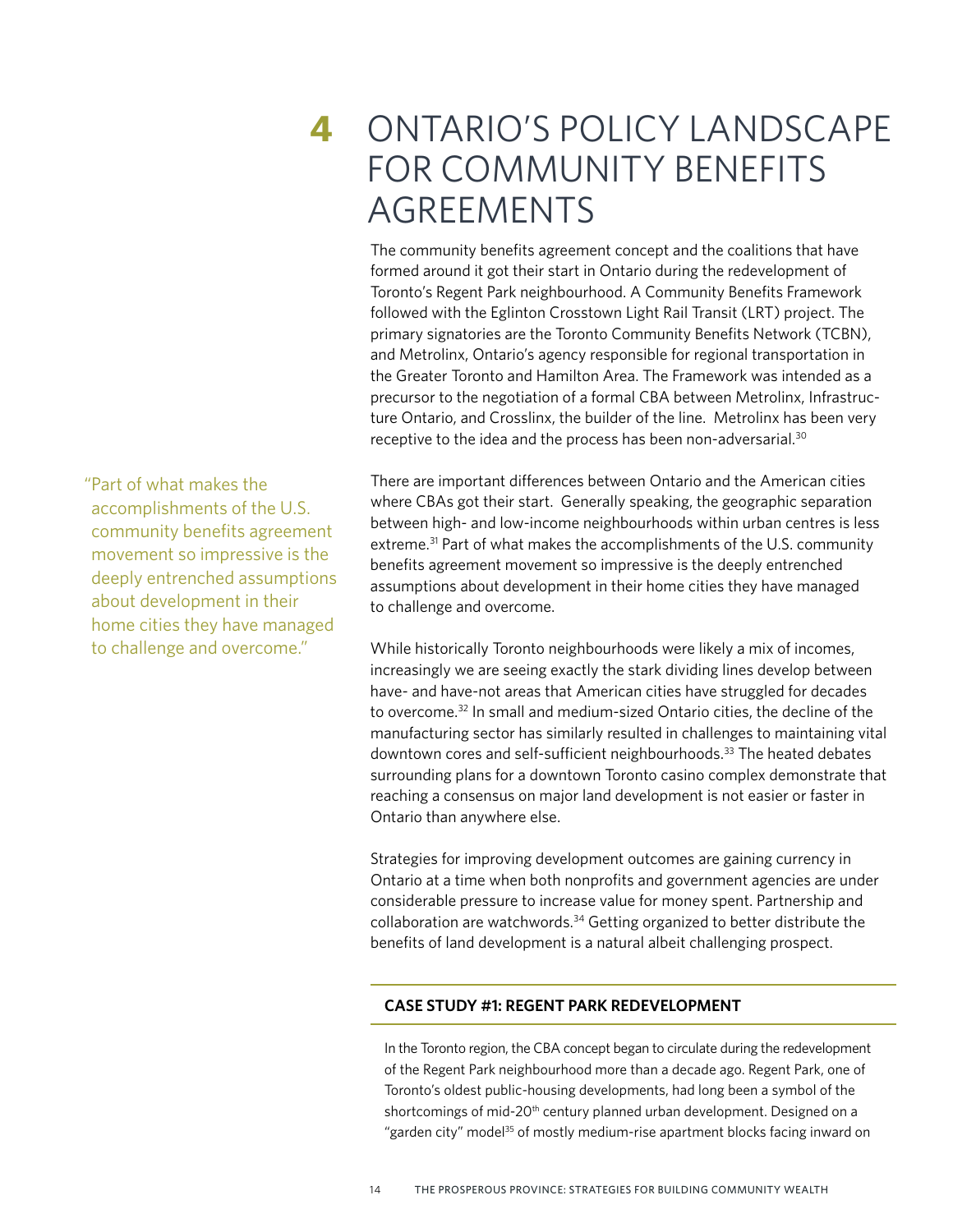greened spaces, it resulted in a low-income enclave visually and socially closed off from the surrounding city and lacking in local opportunities for business, employment and recreation.

In 2007, partners Toronto Community Housing Corporation (TCHC) and the Daniels Corporation, a land developer, unveiled a bold plan to break the entrenched stigma and stagnation of the area through a massive redevelopment scheme. Community concerns were both predictable and appropriate. Would the development plans result in displacing long-time residents, simply shuffling the problem of poverty in Toronto out of sight into the suburbs? Was the plan to improve the lives and prospects of residents, or simply to bulldoze what Torontonians had come to see as an eyesore?

The Regent Park redevelopment incorporated a local employment plan, targeting 10% of new jobs to residents. Meeting this target entailed building a pipeline to get candidates job-ready, and this pipeline relied on the collaboration of local community organizations. The project exceeded this jobs target by expanding job development beyond construction and the trades. Businesses acquiring tenancy in the new buildings (which included Sobey's and Royal Bank of Canada) signed on to participate in the employment plan. The project plan also funded the development of a social enterprise (the Paintbox Bistro) and the creation of community space including a theatre and art classes (the Daniels Spectrum Centre).

The legacy of Regent Park has not yet been settled. Criticism remains about the extent to which existing residents were involved in decision-making.<sup>36</sup> While the jobs programs exceeded their original targets, the number of people who secured new jobs remains small in real terms.<sup>37</sup> In addition to introducing to Toronto the CBAs, however, Regent Park started the process of building collaborative links between community, labour and nonprofit groups as well as developing a business case for developers like Daniels. (e.g. building a brand based on ecologically-responsible, locally-responsive, land development).<sup>38</sup>

#### **CASE STUDY #2: EGLINTON CROSSTOWN LIGHT RAIL TRANSIT (LRT)**

In 2013, the Toronto Community Benefits Network (TCBN) was organized in response to the decision to build the Eglinton Crosstown LRT. The new line crosses through or near five neighbourhoods identified by the City of Toronto as "Neighbourhood Improvement Areas." The coalition's aim is to ensure the \$5.3 billion infrastructure project creates economic opportunities for residents in those areas as well as for low-income Torontonians across the city.

In April 2014, Metrolinx co-signed a Community Benefits Framework with TCBN. The Framework recognizes that its "major infrastructure investments should provide benefits for the communities in which it works, including employment, training,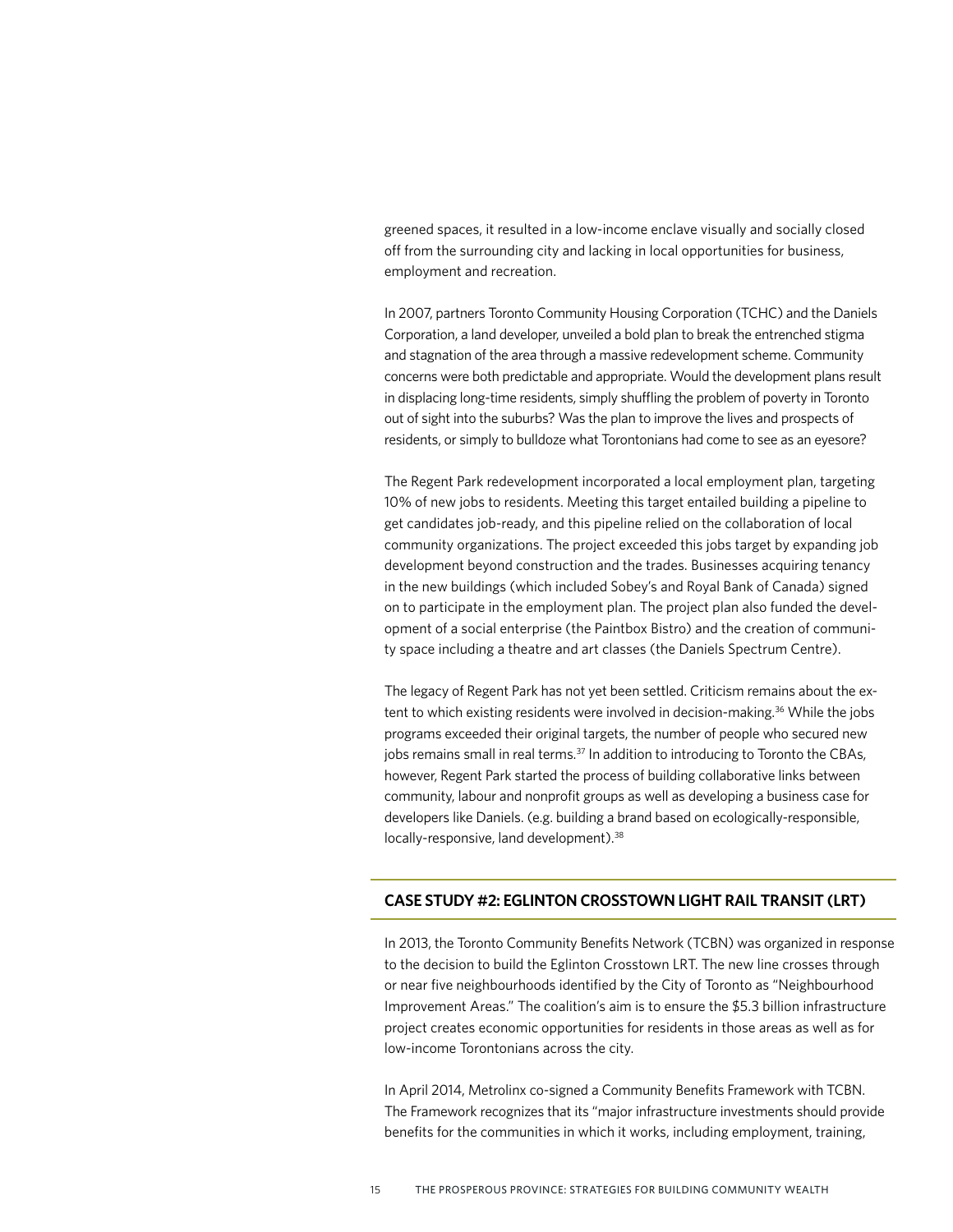apprenticeship, local supplier and social procurement opportunities where possible."39 It outlines guiding principles, roles and responsibilities of primary partners, and expectations for the creation of a monitoring and compliance model.

The Eglinton Crosstown LRT is Metrolinx's first "community benefits program". It provides an opportunity to not only develop and test a model for how infrastructure projects can return benefits to low-income communities, but to do the groundwork necessary for effective application across future transit projects in Toronto.

Currently, Metrolinx is in the process of developing a project agreement with the consortia contracted to construct the Crosstown line.

Linking infrastructure projects with community benefits in this way is a model for greater collaboration in Ontario between government, labour, nonprofits and business.

#### **The Policy Framework for CBAs in Toronto and Ontario**

Several laws and policy documents have already played a part in shaping the CBA concept in Ontario, and others are likely to come into play in the future.

• **City of Toronto Strong Neighbourhoods Strategy 2020**<sup>40</sup>

Toronto has recognized the importance of place-based solutions to poverty with its neighbourhood strategies. It has identified areas of the city in particular need of opportunity. The existence of this policy framework – and establishing similar frameworks elsewhere in Ontario – provides a rationale for CBA negotiations concerning identified areas.<sup>41</sup> Recognizing such Neighbourhood Improvement Areas can also signal that city governments are open to partnerships with both coalitions and developers to make CBA implementation work. The City's current development of a Poverty Reduction Strategy is another significant opportunity to further develop "community benefits" programming within the municipal context.

#### **• Section 37 of the Ontario Planning Act**

In Ontario, section 37 allows cities to trade exemptions from height/ density restrictions (previously established in their Official Plans) to developers in exchange for money to be spent on community improvements. Section 37 agreements do not usually include any consideration of jobs, wages and hiring, and are intended to secure one-time capital expenditures; they are binding in that they become part of the development permit issued by the city. Developers may resist entering into CBAs if they perceive they are already providing benefits through section 37, although as noted elsewhere in this report, there are many reasons why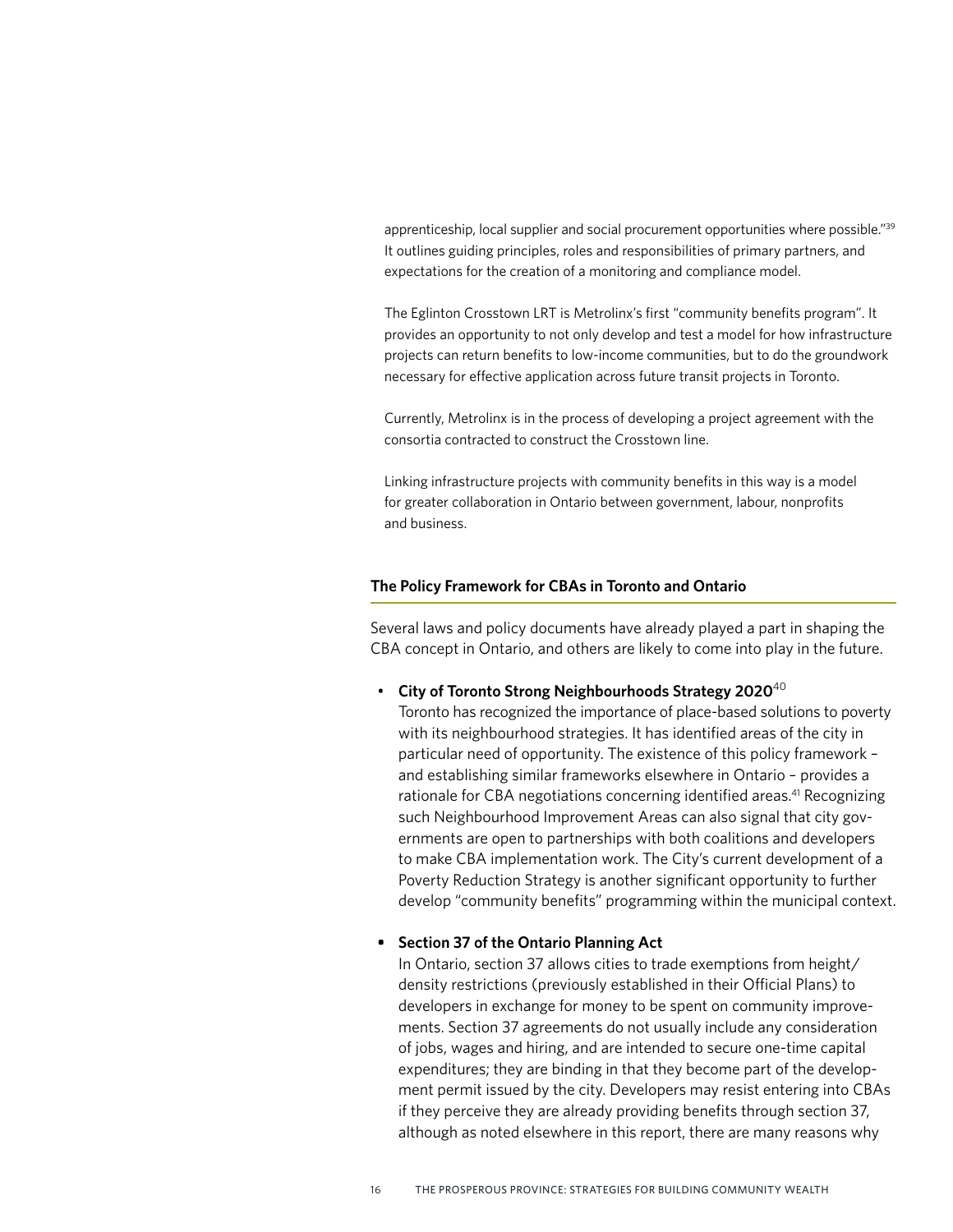developers may still find a CBA advantageous. In any event, section 37 practices have recently received extensive analysis and criticism, and CBA practitioners in Ontario should engage policy change in this area.<sup>42</sup>

#### **• Bill 6: Infrastructure for Jobs and Prosperity Act, Ontario**

The Act, passed June 4<sup>th</sup> 2015, aims to support long-term infrastructure planning and investment in the province. Importantly it includes, as a principle, the promotion of community benefits, such as local job creation, training and apprenticeship opportunities and other neighbourhood improvements through infrastructure construction. There is significant opportunity for government to consult with stakeholder groups to ensure there are meaningful and practical ways to implement the Act through the development of the regulations under it.

#### **• Infrastructure Ontario (IO) Partnerships**

Ontario builds infrastructure projects through a specialized agency that develops public-private partnerships for financing. They are empowered to seek value for public money in the contracting out of construction projects, and include a "Community and Green Benefits" heading in their summary reporting on signed deals.<sup>43</sup> Any CBA for the Eglinton Crosstown Project will include IO as a signator (along with Metrolinx and Crosslinx). IO is therefore a potential negotiating partner for CBA advocates in the future: a government body that can set terms for a wide array of infrastructure projects.

#### **• Build Toronto**

A corporation established by the municipality, Build Toronto is responsible for creating value through development deals on city-owned property. Community engagement and "neighbourhood-centred" development are among its stated corporate values.<sup>44</sup> Because the properties are known quantities, and because the corporation has a broader public-sector orientation, it is likely a partner for early starts on CBA discussion, before detailed development plans are set in stone.

#### **The Economic Potential of CBAs in Ontario**

CBAs are not negotiated for every development nor would this be feasible.<sup>45</sup> They are most likely to be negotiated for very large development projects with large geographic footprints bordering or overlapping with residential neighbourhoods, although smaller scale projects are possible. What if every development of this type in Ontario – worth, say, more than a hundred million dollars – had a CBA? A rigorous economic analysis of this question is beyond the scope of the paper, but we can offer a rough estimate for discussion.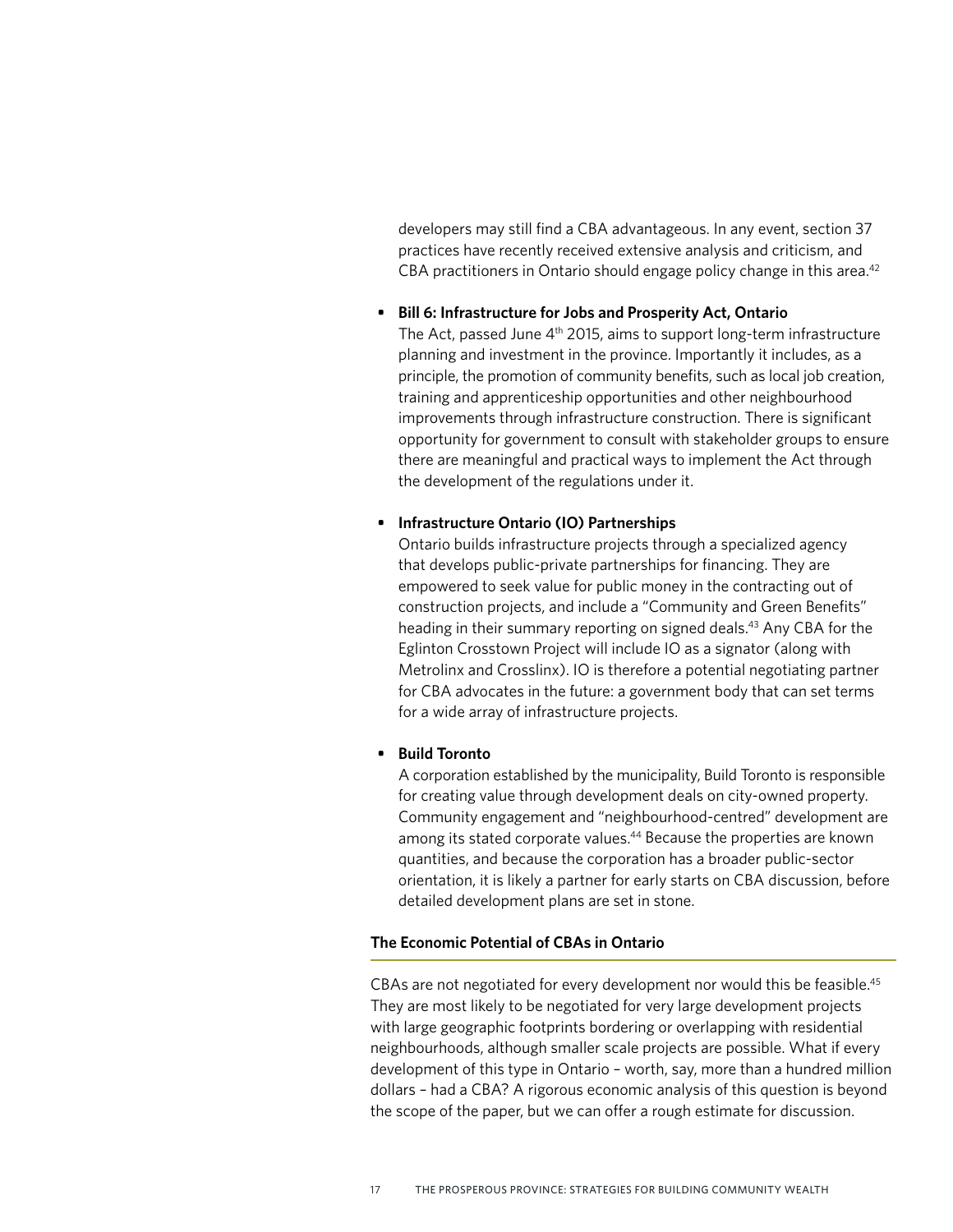The size of a development project is usually reported by governments, developers and the media. Similarly, when a CBA campaign is successful, coalitions and developers are not shy about reporting the monetary value of negotiated benefits. Here are some examples from the United States:

- **Atlanta Beltline project:** \$2.8 billion (USD) in value<sup>46</sup>, CBA provided \$82 million (USD) in benefits.
- **San Francisco Hunter's Point redevelopment:** \$7 billion (USD) in value, over \$35 million (USD) in benefits.
- **New York City Columbia University Expansion**: \$6 billion (USD) in value, \$150 million (USD) in benefits.
- **Los Angeles Airport Expansion**: \$4.8 billion (USD) in value, \$200 million (USD) in benefits.
- **Los Angeles Grand Avenue**: \$2 billion (USD) in value, over \$55 million (USD) in benefits.
- **Hollywood and Vine**: \$0.326 billion (USD) in value, more than \$1 million (USD) in benefits.

Here are a few recent or near future developments in Toronto of comparable size:

- **Waterfront Toronto: \$1.5 billion committed.47**
- **The Big Move Regional Transportation Plan**: \$11.5 billion committed, could grow as large as \$30 billion.48 Metrolinx, the regional transportation agency, has committed to community benefits frameworks on all of its future projects.49
- **Ripley's Aquarium**: \$0.130 billion in value.<sup>50</sup>

At a glance, successful CBAs can secure anywhere from 1 to 4 per cent of the value of large development projects. For the Big Move alone, this figure would be between \$230 million and \$600 million dollars in benefits to low-income communities in the GTHA, assuming a 2 per cent investment in CBAs. It should again be taken with extreme caution, however, and represents the roughest start of an economic analysis of the potential scope of CBAs in the GTA and Ontario.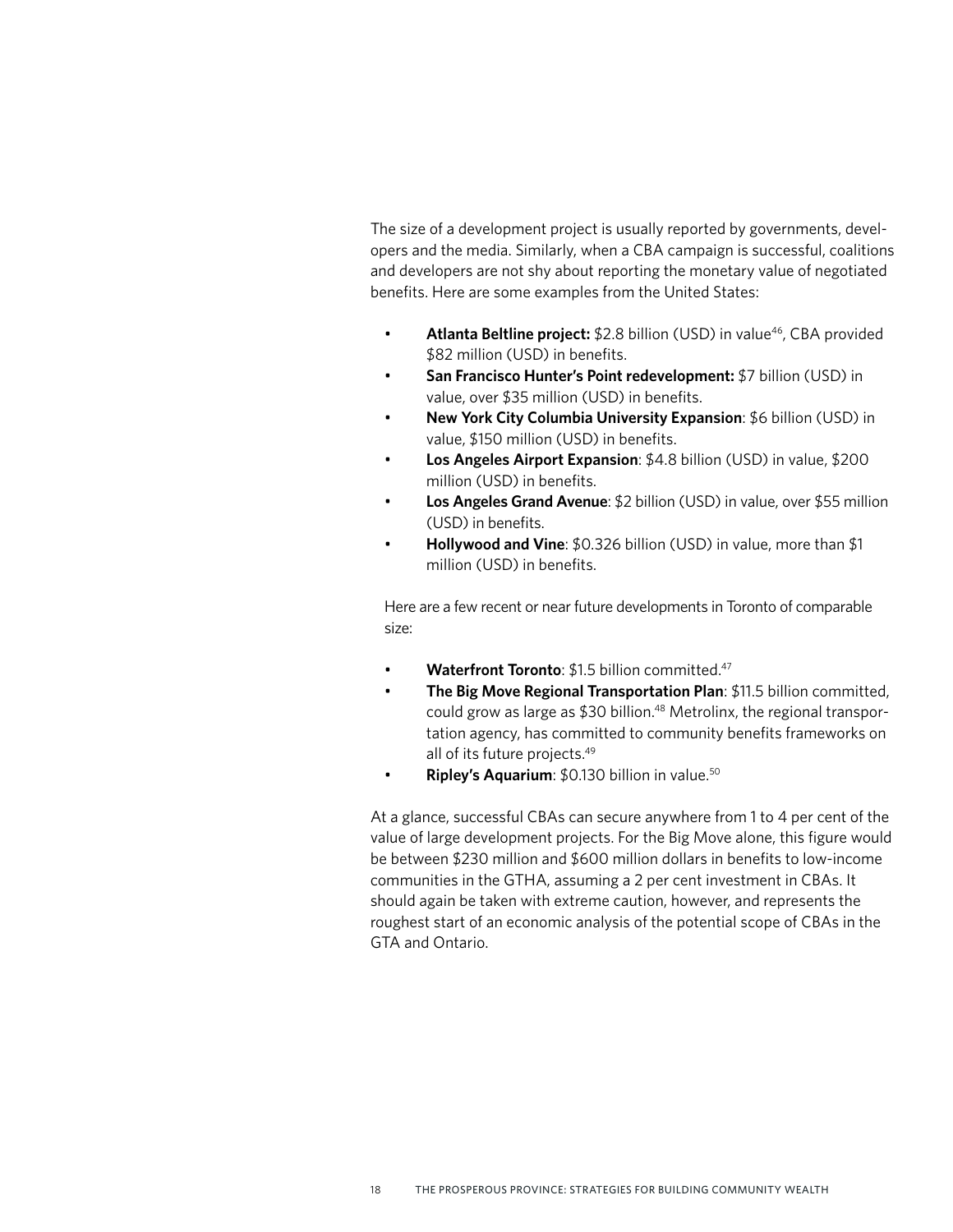# **5** INSIGHTS FROM EXPERIENCE

Early CBA experiences suggest five major factors affecting their success.

#### **1. Building Credible and Authentic Coalitions**

Breadth and diversity within a community coalition is an essential factor in the success of a CBA. The strength of a coalition, however, comes from more than just raw numbers. 'Under the hood' are four distinct contributions that partners can make. These are power, authenticity, credibility and sustainability.

*Power* was a term used by several organizers to describe the ability of coalitions to get the attention of elected officials, regulatory agencies and developers. It referred to the literal size of the full coalition, the number of voters, the persistence of messaging, and the size of public demonstrations. Power allows coalitions to convince potential partners that they represent a unified bloc that can help or hinder proposed development. The coalition must seek both media exposure and access to political decision-makers and bring pressure to bear on the developer to negotiate. Power is provided primarily by labour and by member-based community organizations.

*Authenticity* describes whether a coalition has succeeded in amplifying the voices of historically excluded groups in the development process. Member-based organizations originating from affected communities, with a history of previous organizing and recognized as such by local elected officials, are key to this authenticity.

*Credibility* refers to the coalition's ability to build a rational vision of implementation, set expectations that are challenging but realistic, and demonstrate the capacity to contribute to overall project success. Bringing to the table established nonprofits and social service agencies, including government bodies involved in job training or community development is key to establishing credibility.

Lastly, *sustainability* is demonstrated by a coalition's 'backbone' organizations – those that have a longer and more established history and relatively stable funding and leadership. Building a strong consensus on negotiating positions, and then contributing to both implementation and oversight, requires members who can plan years in the future. Labour organizations can be important in this area, as are government or broader public sector partners.

#### **2. Achieving Consensus on a Negotiating Platform**

Organizers of CBA coalitions – despite affirming that each successful CBA made building the next coalition easier – agreed that the time requirements of consensus-building and negotiation made it unlikely that CBAs could be applied to every development project. Further, because projects with CBAs are large and can last seven to ten years from conception to completion, coalitions had to plan for a gradual loss of capacity as implementation proceeds.

"Breadth and diversity within a community coalition is an essential factor in the success of a CBA. The strength of a coalition, however, comes from more than just raw numbers."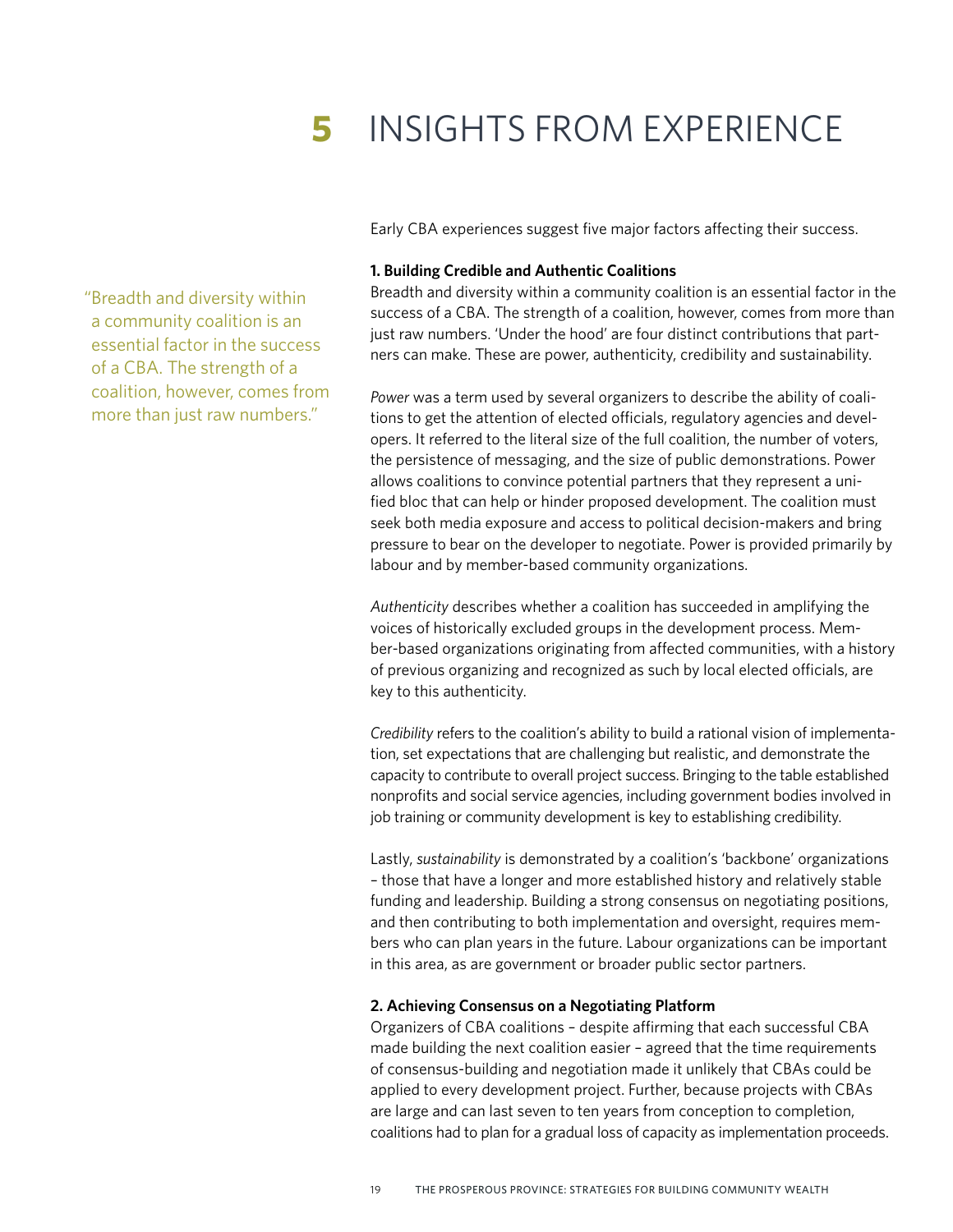After building a credible and authentic coalition, practitioners must deal with the tension between "now," "later," and "next time." Early TCBN meetings, intended to introduce community members to the concept of CBAs and solicit their participation in a years-long process, drew many who had resumés inhand ready to apply for jobs that did not yet exist.<sup>51</sup> This illustrated powerfully not only the hunger for opportunity among stakeholders, but foreshadowed difficult choices: modestly successful CBAs lay the groundwork for future coalitions and bigger successes, but communities may find them too stretched to remain committed to the CBA concept. This dilemma has been successfully overcome many times by many coalitions, yet there is no simple answer. Each CBA campaign must find the right balance for its time and place.

If governments view CBAs as policy pilots and take up the most consistently successful provisions, it could shorten the time commitment needed by all parties to reach agreement. Alternately or additionally, some nonprofits could begin to specialize as "backbone" organizations to do CBA-organizing work full-time. LAANE in California fulfilled this role for a time. Other "backbones" such as the Partnership for Working Families have gradually turned their attention from individual development campaigns towards working for acrossthe-board development policy changes.52

#### **3. Balancing Competing Demands on Developers**

Communities are not the only stakeholders for developers. Navigating existing government permitting processes and making the case for access to public subsidies already consumes considerable time and resources, often spelling the difference between project success and failure. Shareholders in private investments expect stewardship that safeguards a reasonable margin of profit, whereas auditing bodies in the broader public sector will be monitoring budget variances and costs.

CBA negotiations reduce the existing – and undesirable – conflicts that regularly plague existing implementation of development plans. Developers stand to gain three major short-term benefits from the success of the CBA concept:

- A successful CBA wins a developer politically powerful allies in the process of permitting and applying for targeted subsidies such as tax referrals, CBA coalitions in the United States have consistently helped developers win higher rebates from government once an agreement is signed.
- The carrying costs of having a project on the books but proceeding through the permitting process are reduced as communities voice support for the project in public hearings.

"A successful CBA wins a developer politically powerful allies in the process of permitting and applying for targeted subsidies such as tax referrals."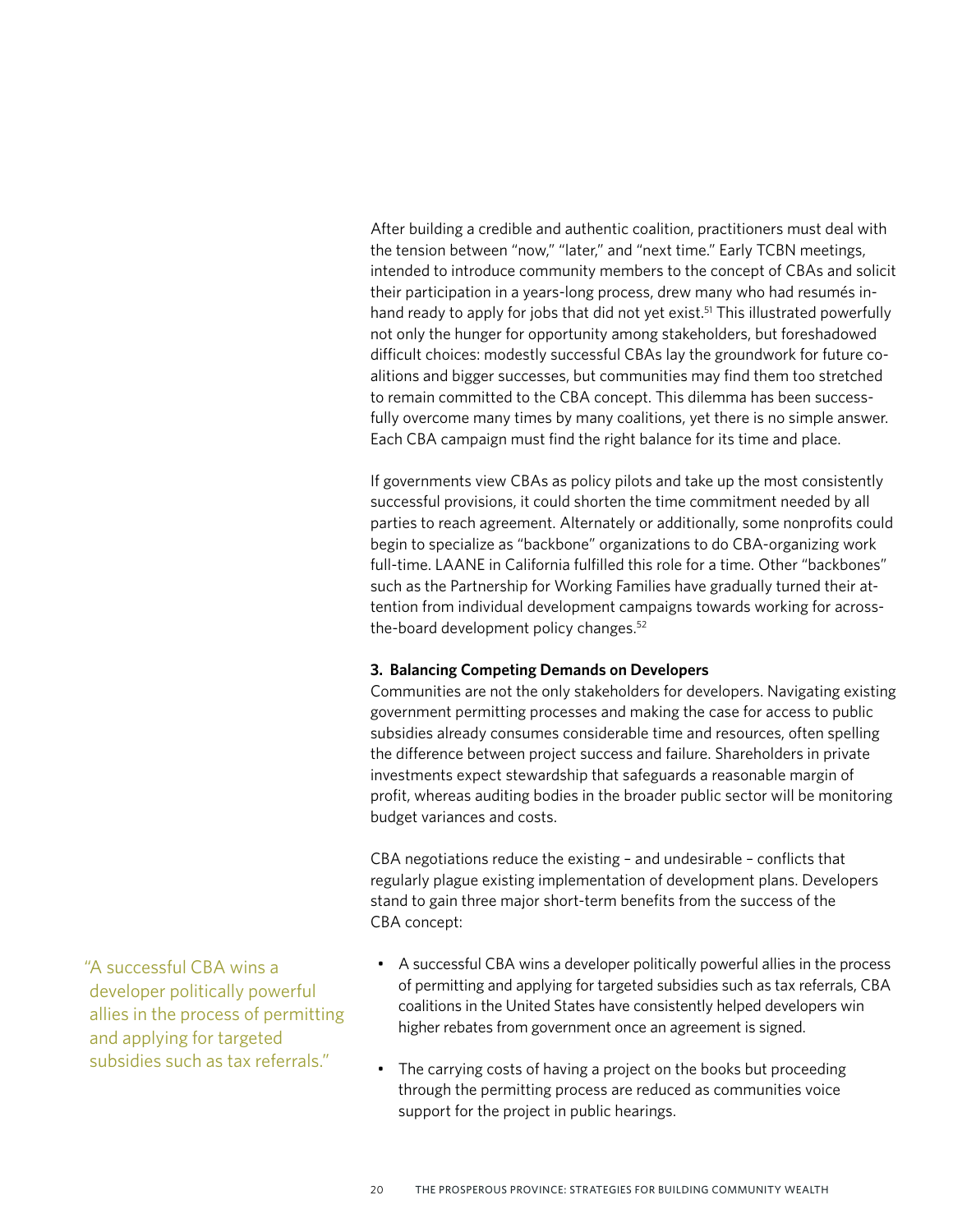• Agreements eliminate the costs – both to developers and the public – of legal hearings such as those burdening the Ontario Management Board (OMB).

Beyond the cashable benefits, developers who successfully negotiate agreements can pursue brand identity as a developer of community preference, smoothing the way for future projects.<sup>53</sup>

#### **4. Setting Targets**

Experts on CBAs emphasize that participants should share a vision of what the concrete outcomes of the agreement will be, and how they will be measured. One interviewee remarked that setting targets was not difficult for affordable housing and good jobs because the size of the proposed development "automatically scaled" the demands.<sup>54</sup> For others, impartial outside advice was important to establish in advance what targets were likely to be feasible and acceptable to communities and developers.<sup>55</sup> Easiest of all are binary yes/no targets, such as the creation of a child care centre or a community park. These targets require the greatest consultation and consensus building, however, as they vary the most between places and communities.

A separate challenge arises when negotiating the 'chain of contracts.' How will responsibilities agreed-to by the developer apply to contractors and tenants not yet part of the project? Most CBAs extend jobs provisions to any subcontractor involved in the construction phase, but provisions taper off once the project is operational and other companies or agencies take over. This is an area where coalitions find legal advice necessary and where negotiation gets harder the further you stretch the 'chain'.

Developers sometimes feel that projects are too large and complex to commit to firm targets in advance. This was the case for Metrolinx and the TCBN, as the Eglinton LRT was still at the RFP stage and even the development company was yet to be selected. In Toronto's case this resulted in a signed "framework agreement" rather than a binding contract, setting general targets but also establishing a future, cooperative process for changing course as needed. Another solution is to establish flexible targets that challenge signatories to come up with creative solutions. For example, the L.A. Live! CBA established a target whereby at least 70 per cent of jobs created had to be living wage. This provision allowed the developer to recruit a mixture of tenants and, in fact, the target was surpassed.56

#### **5. Measuring Success and Compliance**

In theory, the legal nature of a CBA is one of its strengths. Insofar as a 'classic' CBA is a private agreement between a coalition of community representatives and a developer, breach of the terms could lead to a court battle. In practice, this scenario is one that all sides want to avoid for its legal and other costs.

"Experts on CBAs emphasize that participants should share a vision of what the concrete outcomes of the agreement will be, and how they will be measured."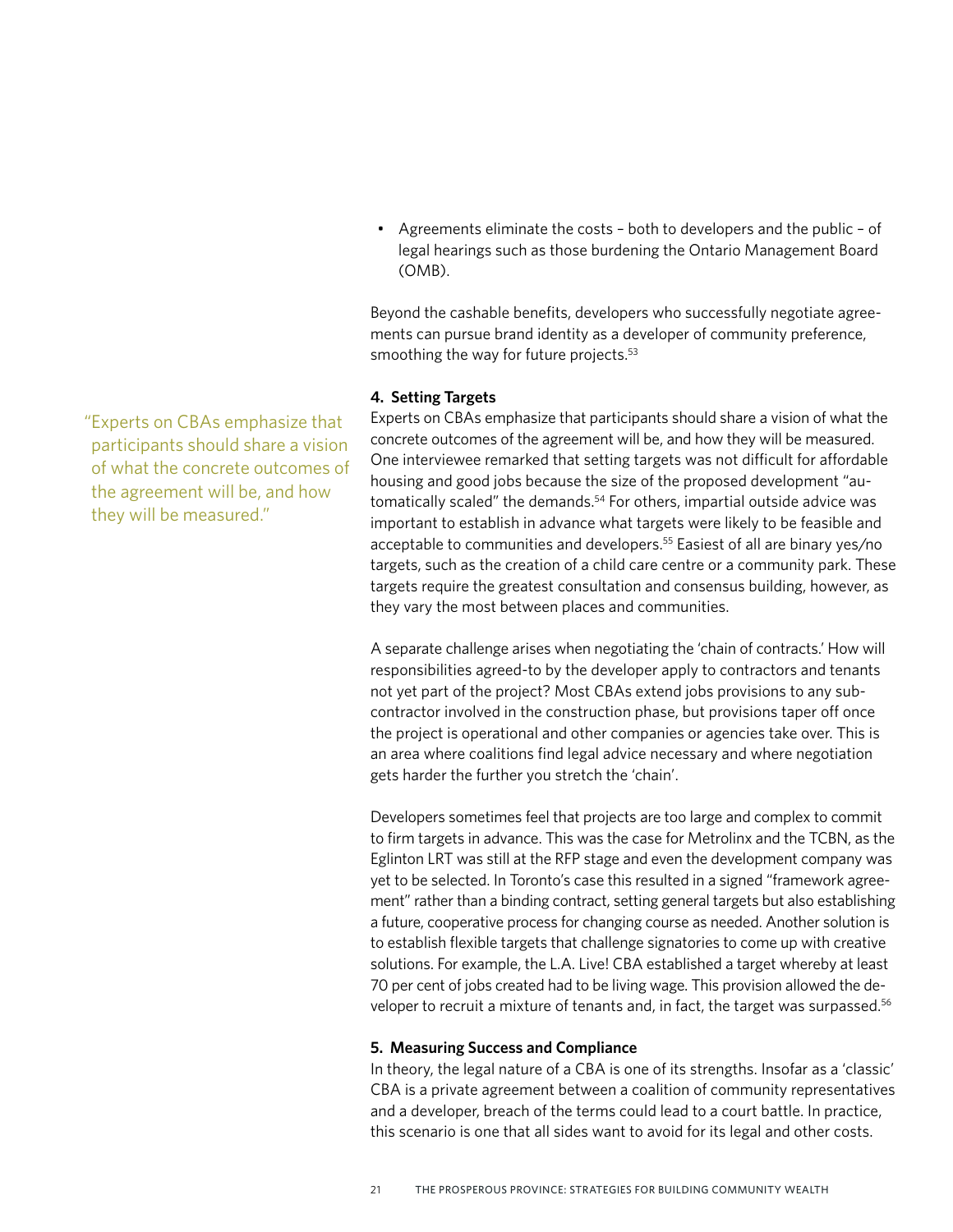One interviewee put numbers to the concept of a 'time limit' on coalitions, saying that the capacity for oversight and engagement begins to shrink around the third year of the implementation process and is significantly weakened by the seventh year. However, this does not imply failure for the CBA. Rather, coalitions are advised to use the first years to build strong relationships with public sector partners and regulatory agencies that are more stable and who can shoulder the responsibility for oversight in later years.

Further, experience has demonstrated that collaborative solutions for oversight that encourage course correction over punishment are best. This has challenged the impression – shared particularly among some of the grassroots of coalitions – that agreements have little teeth if outcome metrics are missing or unreliable. It has also led some projects towards a broader definition of CBA – one that might include government tenure of the agreement (i.e. making developer responsibilities part of permits) or a 'framework' agreement like the one between Metrolinx and TCBN.

Data quality concerns are a major preoccupation of post-implementation oversight bodies. Toronto's CBA initiative faces the task of creating a functional pathway to connect job-ready individuals to skilled work on the LRT project. This involves alignment of supports and tracking across community-based nonprofit and workforce development organizations, apprenticeship programs, trades training centres, and project contractor projections of employment needs.<sup>57</sup>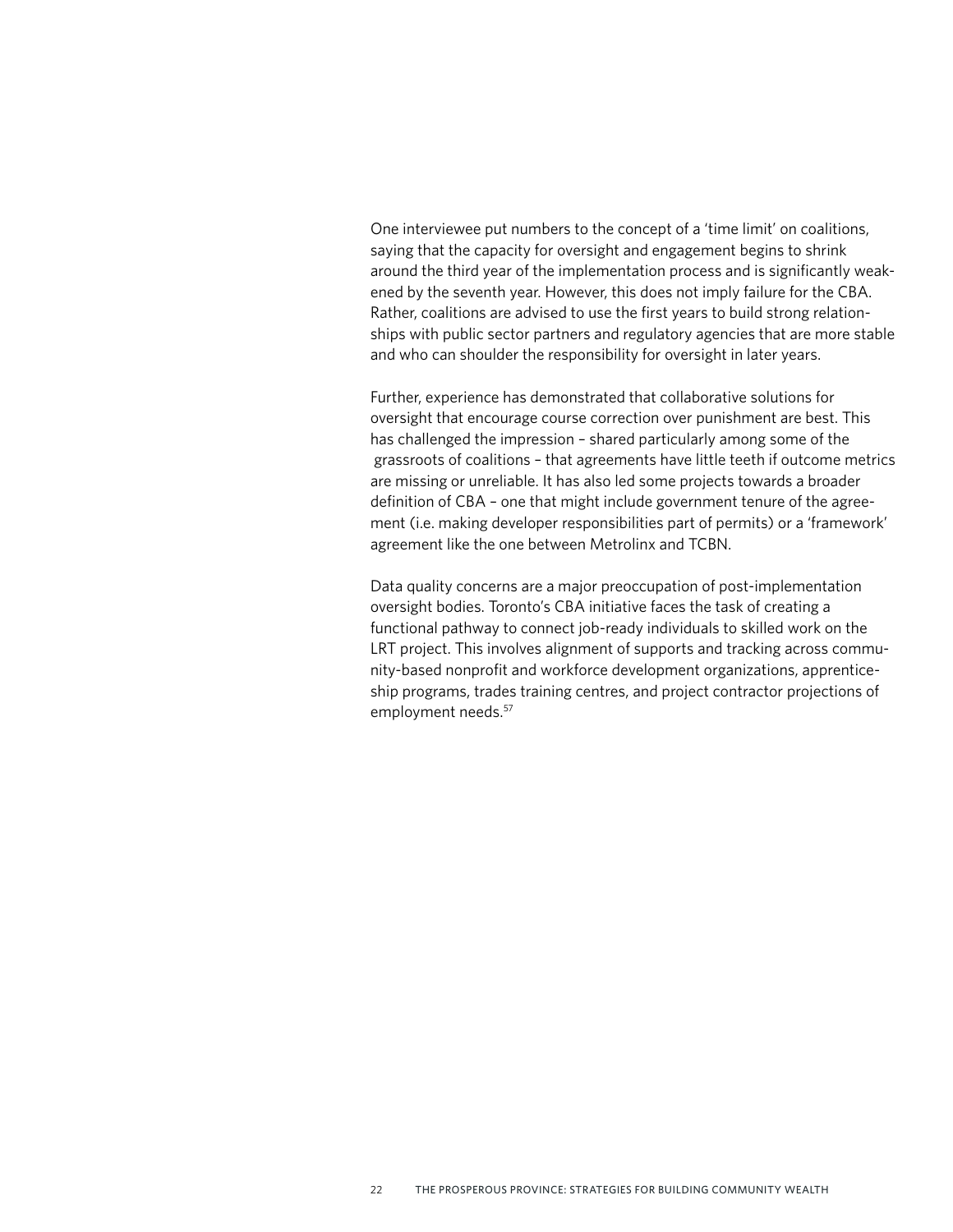# **6** CONTINUING THE **CONVERSATION**

The conversation about community benefits agreements remains focused on the evolution of this strategy in Ontario, and the incorporation of lessons learned from other jurisdictions. What follows are some questions and key points for further discussion.

### **How can the number of CBAs be expanded in Ontario in a sustainable way?**

- CBAs bring out the best in all parties to the development process when motivated citizens reach consensus and then forge a shared vision with developers and government partners. The process builds nonprofit and community capacity while putting a lot of pressure on those involved.
- Government partners can guide the policy learning process to distill from practice the list of community benefits that is open to negotiation rather than building the list from scratch each time.
- Funders can consider providing support through existing nonprofit funding mechanisms for backbone organizations positioned to provide ongoing support to the CBA negotiation process.

### **What is the strongest business case for developers to actively seek CBAs?**

- Previously negotiated CBAs have demonstrated that developers have much to gain from supportive communities. There is more work to be done in quantifying and exploring why neighbourhood-centred development makes good business sense.
- More rigorous estimates of average carrying costs and legal costs (e.g. OMB hearings) are needed.
- Brand value assessment and follow up with "good neighbour developers" who can speak to their experience is also needed.

### **How should the provincial government foster community benefits and who should take the lead?**

- There are a number of public sector organizations involved in different aspects of CBAs in Ontario. There are several ways to organize and coordinate this work from a single portfolio to multiple strategic visions to a stand-alone office among others. The development of regulations under the recently passed *Bill 6: Infrastructure for Jobs and Prosperity Act*, provides an opportunity to entrench community benefits in public infrastructure construction projects across the province.
- The reform of the development process and introduction of CBAs can bring focus and labour market clarity to skills training money.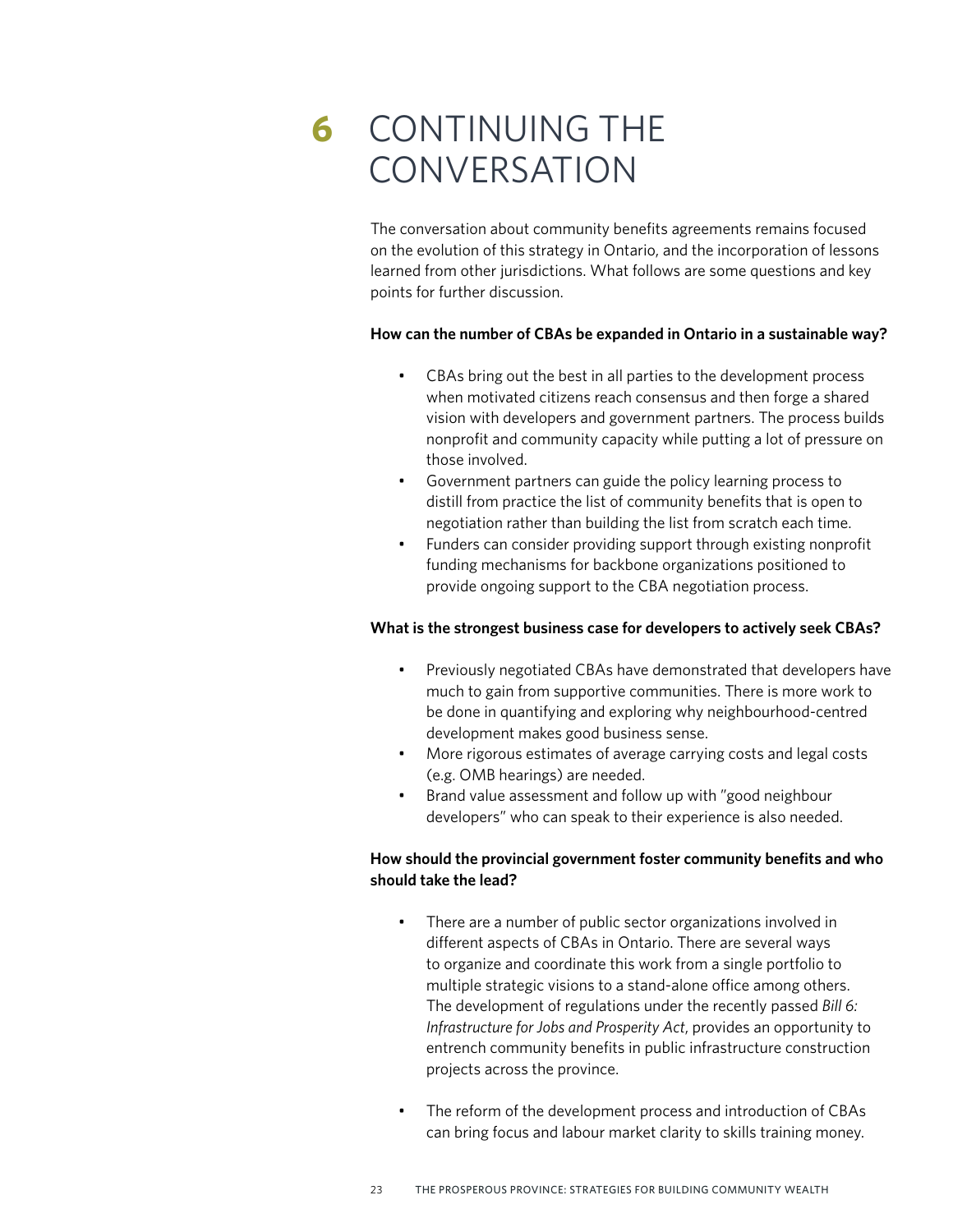### **What is the role for CBAs in smaller and in rural development projects?**

- In Canada and the United States, CBAs have been a feature mostly of "downtown" development so far. There are, however, smaller cities which have comparable conditions, challenges and choices to make about their development processes.
- Resource company impact agreements with First Nations communities likely have important lessons to inform the community benefits agreement movement.
- In the context of building a green economy, community benefits agreements have the potential to contribute to a larger environmental agenda.

Participants in conversations about CBAs cite new reserves of trust, skill and resolve needed to tackle other complex issues as one of this work's unexpected benefits. It's not about new money, they say. It's about working differently with the resources already on the table and not leaving any untapped value there.

Unlike traditional public consultations and less transparent decision-making processes, this planning and development process is about win-win solutions. It counters the cynical view of development as serving only a select few with real evidence that it can serve us all. As Ontario heads into this second decade of a new millennium, Community Benefits Agreements are emerging as a useful strategic tool for creating more decent work and sharing prosperity.

"Participants in conversations about CBAs cite new reserves of trust, skill and resolve needed to tackle other complex issues as one of this work's unexpected benefits."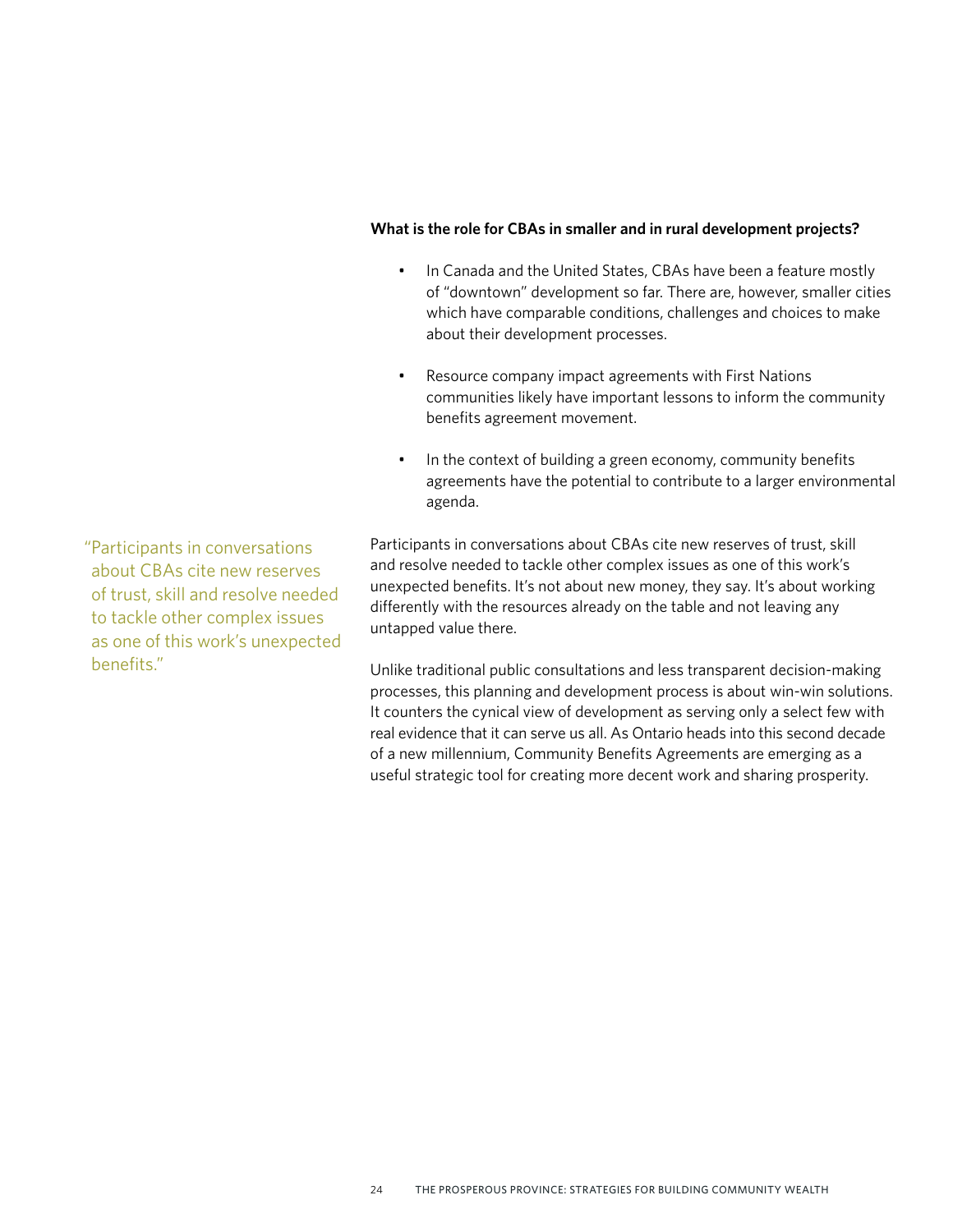#### **WORKS CITED**

Altshuler, A., and D. Luberoff. 2003. *Mega-Projects: The Changing Politics of Urban Public Investment.* Washington, D.C.: Brookings Institution Press.

Beltrame, J. 2014. "Canada's income gap among fastest growing in the OECD." *CTV News*. Accessed at [http://www.ctvnews.ca/business/canada-s-income-gap-among](http://www.ctvnews.ca/business/canada-s-income-gap-among-fastest-growing-in-the-oecd-1.1799525)[fastest-growing-in-the-oecd-1.1799525](http://www.ctvnews.ca/business/canada-s-income-gap-among-fastest-growing-in-the-oecd-1.1799525)

Building Industry and Land Development Association. 2013. "Understanding Section 37." *Bildblogs*. Accessed at<http://www.bildblogs.ca/understanding-section-37/>

City of Toronto 2014a. "Toronto Strong Neighbourhoods Strategy." Accessed at [http://](http://www1.toronto.ca/wps/portal/contentonly?vgnextoid=cf8a42f18beb2410VgnVCM10000071d60f89RCRD) [www1.toronto.ca/wps/portal/contentonly?vgnextoid=cf8a42f18beb2410VgnVC-](http://www1.toronto.ca/wps/portal/contentonly?vgnextoid=cf8a42f18beb2410VgnVCM10000071d60f89RCRD)[M10000071d60f89RCRD](http://www1.toronto.ca/wps/portal/contentonly?vgnextoid=cf8a42f18beb2410VgnVCM10000071d60f89RCRD)

City of Toronto 2014b. *Section 37 review: Final report*. Accessed at [http://www.toronto.](http://www.toronto.ca/legdocs/mmis/2014/pg/bgrd/backgroundfile-66994.pdf) [ca/legdocs/mmis/2014/pg/bgrd/backgroundfile-66994.pdf](http://www.toronto.ca/legdocs/mmis/2014/pg/bgrd/backgroundfile-66994.pdf)

Flavelle, D. 2014. "Canada's inequality growing: Stats Can." *The Toronto Star*, Sept. 11. Accessed at [http://www.thestar.com/business/personal\\_finance/invest](http://www.thestar.com/business/personal_finance/investing/2014/09/11/rich_gaining_more_wealth_study_shows.html)[ing/2014/09/11/rich\\_gaining\\_more\\_wealth\\_study\\_shows.html](http://www.thestar.com/business/personal_finance/investing/2014/09/11/rich_gaining_more_wealth_study_shows.html)

Gold, J., and J. Hjartarson. 2012. *Integrating human services in an age of fiscal restraint: A Shifting Gears report.* Mowat Centre publication no.57. Accessed at [http://mowatcen](http://mowatcentre.ca/integrating-human-services/)[tre.ca/integrating-human-services/](http://mowatcentre.ca/integrating-human-services/)

Gross, J., Leroy, G., and M. Janis-Aparicio. 2005. *Community Benefits Agreements: Making Development Projects Accountable*. Good Jobs First / California Partnership for Working Families. Accessed at [http://community-wealth.org/sites/clone.communi](http://community-wealth.org/sites/clone.community-wealth.org/files/downloads/report-gross.pdf)[ty-wealth.org/files/downloads/report-gross.pdf](http://community-wealth.org/sites/clone.community-wealth.org/files/downloads/report-gross.pdf)

Hulchanski, J.D. 2010. *The Three Cities Within Toronto: Income Polarization Among Toronto's Neighbourhoods, 1970-2005.* University of Toronto Cities Centre. Accessed at [http://www.urbancentre.utoronto.ca/pdfs/curp/tnrn/Three-Cities-Within-Toron](http://www.urbancentre.utoronto.ca/pdfs/curp/tnrn/Three-Cities-Within-Toronto-2010-Final.pdf)[to-2010-Final.pdf](http://www.urbancentre.utoronto.ca/pdfs/curp/tnrn/Three-Cities-Within-Toronto-2010-Final.pdf)

Jargowsky, P.A. 1997. *Poverty and Place: Ghettos, Barrios, and the American City*. New York: Russell Sage.

Lauder, C. 2010. "Downtown Revitalization Strategies in Ontario's Mid-Sized Cities: A Web-Survey and Case Study." Thesis, University of Waterloo. Accessed at [https://uwspace.uwaterloo.ca/bitstream/handle/10012/5094/ALaud](https://uwspace.uwaterloo.ca/bitstream/handle/10012/5094/ALauder_Thesis_2010.pdf?sequence=1.)[er\\_Thesis\\_2010.pdf?sequence=1](https://uwspace.uwaterloo.ca/bitstream/handle/10012/5094/ALauder_Thesis_2010.pdf?sequence=1.)

Los Angeles World Airports. 2013. *LAX Master Plan Community Benefits Agreement (CBA) 2012 Annual Progress Report.* Accessed at [http://www.lawa.org/uploadedFiles/](http://www.lawa.org/uploadedFiles/OurLAX/pdf/CBA/CBAStatusReport2012.pdf) [OurLAX/pdf/CBA/CBAStatusReport2012.pdf](http://www.lawa.org/uploadedFiles/OurLAX/pdf/CBA/CBAStatusReport2012.pdf)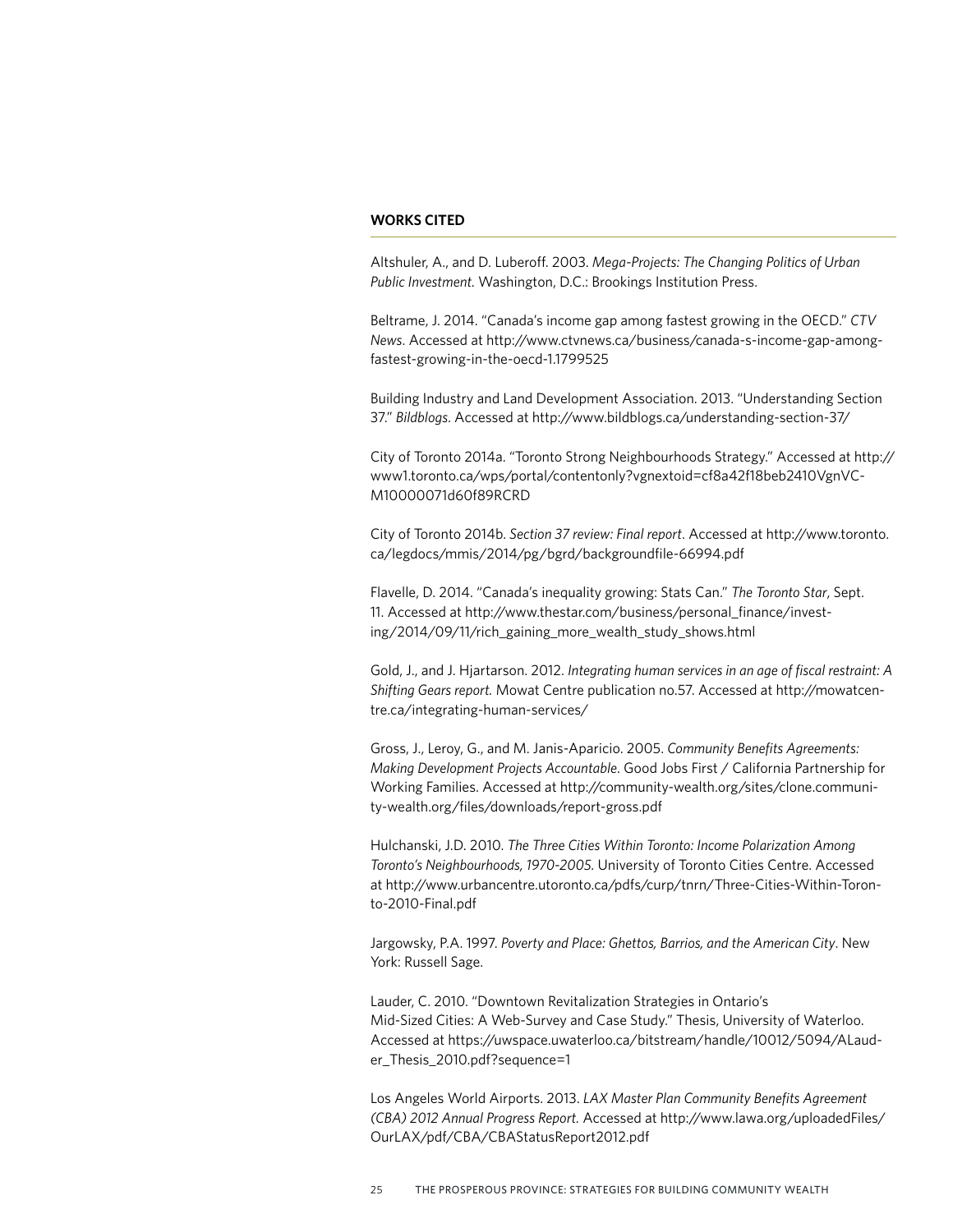Marcello, D. 2011. "CBA Overview: What they are and what they aren't." Presented at a symposium of the Public Law Centre, Win-Win-Win: The Advantages of CBAs for the Community, Developers, Government and You!. Accessed at [http://www.law.](http://www.law.tulane.edu/tlscenters/PublicLawCenter/index.aspx?id=3906) [tulane.edu/tlscenters/PublicLawCenter/index.aspx?id=3906](http://www.law.tulane.edu/tlscenters/PublicLawCenter/index.aspx?id=3906)

Parks, V., Dorian, W., and M. Waller. 2008. "Community Benefits Agreements: Policy for the Twenty-First Century Economy". Washington D.C.: The Mobility Agenda. Accessed at [http://www.mobilityagenda.org/home/page/Community-Benefits-Agreements-Poli](http://www.mobilityagenda.org/home/page/Community-Benefits-Agreements-Policy-for-the-Twenty-First-Century-Economy.aspx)[cy-for-the-Twenty-First-Century-Economy.aspx](http://www.mobilityagenda.org/home/page/Community-Benefits-Agreements-Policy-for-the-Twenty-First-Century-Economy.aspx)

Partnership for Working Families. 2012. "Policy & Tools: Targeted Hiring and First Source Referral Systems." Accessed at [http://www.forworkingfamilies.org/page/poli](http://www.forworkingfamilies.org/page/policy-tools-targeted-hiring-and-first-source-referral-systems)[cy-tools-targeted-hiring-and-first-source-referral-systems](http://www.forworkingfamilies.org/page/policy-tools-targeted-hiring-and-first-source-referral-systems)

Peachey, K. 2009. *Building on Success: An evaluation of the Community Benefits Agreement for the Vancouver Olympic Village Site*. Vancouver: Building Opportunities with Business Inner City Society (BOB).

Public Law Centre, The. 2011. *Summary and Index of Community Benefit Agreements*. New Orleans: The Public Law Centre. Accessed at [http://www.law.tulane.edu/up](http://www.law.tulane.edu/uploadedFiles/Institutes_and_Centers/Public_Law_Center/Summary%20and%20Index%20of%20%20Community%20Benefit%20Agreements.pdf)[loadedFiles/Institutes\\_and\\_Centers/Public\\_Law\\_Center/Summary%20and%20](http://www.law.tulane.edu/uploadedFiles/Institutes_and_Centers/Public_Law_Center/Summary%20and%20Index%20of%20%20Community%20Benefit%20Agreements.pdf) [Index%20of%20%20Community%20Benefit%20Agreements.pdf](http://www.law.tulane.edu/uploadedFiles/Institutes_and_Centers/Public_Law_Center/Summary%20and%20Index%20of%20%20Community%20Benefit%20Agreements.pdf)

Salkin, P., and A. Levine 2008. "Community Benefits Agreements." [blog]. Accessed at [http://communitybenefits.blogspot.ca/](http://communitybenefits.blogspot.ca)

United Way of Greater Toronto. 2004. *Poverty by Postal Code: The Geography of Neighbourhood Poverty 1981-2001.* Accessed at [http://www.unitedwaytoronto.com/docu](http://www.unitedwaytoronto.com/document.doc?id=59)[ment.doc?id=59](http://www.unitedwaytoronto.com/document.doc?id=59)

Yarhi, E. 2012. "A Brief History of Regent Park." Toronto: Daniels Spectrum. Accessed at <http://regentparkarts.ca>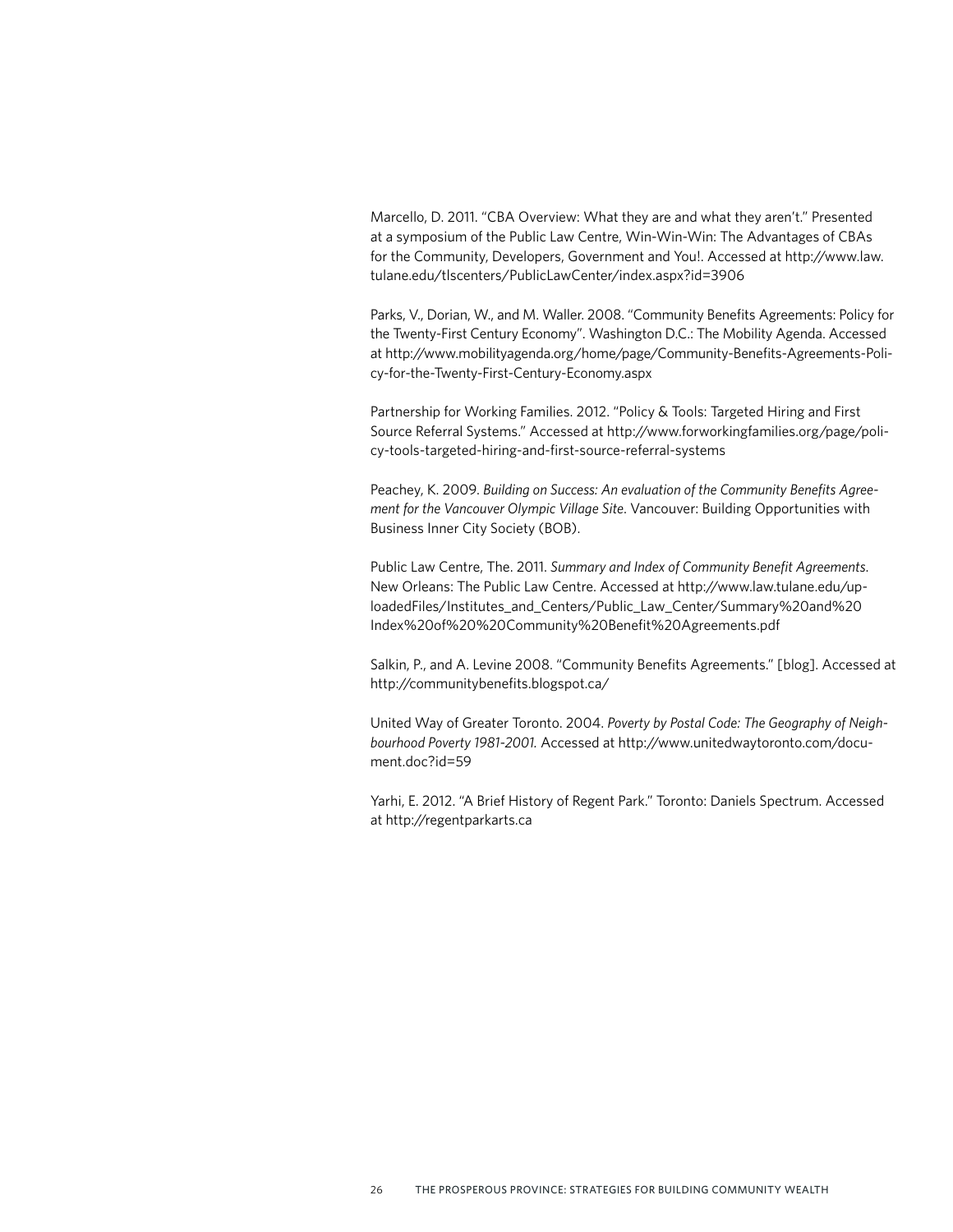### **ENDNOTES**

| 1  | Beltrame 2014, Flavelle 2014.                                                                                                                                                                                                                                                                                                                                                                                                  |
|----|--------------------------------------------------------------------------------------------------------------------------------------------------------------------------------------------------------------------------------------------------------------------------------------------------------------------------------------------------------------------------------------------------------------------------------|
| 2  | Hulchanski. 2010.                                                                                                                                                                                                                                                                                                                                                                                                              |
| 3  | http://community-wealth.org/                                                                                                                                                                                                                                                                                                                                                                                                   |
| 4  | This is a longer-standing feature in many American cities; see for example<br>Jargowsky 1997. However, Hulchanski (2010) and United Way (2004) have<br>recently called attention to the rise of this problem in the GTA.                                                                                                                                                                                                       |
| 5  | Others have done an excellent job of introducing CBAs, see, for example,<br>Gross et al. 2005, Parks et. al. 2008.                                                                                                                                                                                                                                                                                                             |
| 6  | http://www.thestar.com/news/gta/2015/06/07/groundbreaking-infrastruc-<br>ture-law-a-boon-for-at-risk-youth.html                                                                                                                                                                                                                                                                                                                |
| 7  | Infrastructure for Jobs and Prosperity Act, 2015, S.O. 2015, c. 15, s. 3(13)                                                                                                                                                                                                                                                                                                                                                   |
| 8  | Altshuler and Luberoff 2008: 27-43.                                                                                                                                                                                                                                                                                                                                                                                            |
| 9  | Ibid: 42.                                                                                                                                                                                                                                                                                                                                                                                                                      |
| 10 | However, enforcement can be expensive and difficult for community groups.                                                                                                                                                                                                                                                                                                                                                      |
| 11 | Milwaukee (Park East Project)                                                                                                                                                                                                                                                                                                                                                                                                  |
| 12 | Interview data.                                                                                                                                                                                                                                                                                                                                                                                                                |
| 13 | Interview data.                                                                                                                                                                                                                                                                                                                                                                                                                |
| 14 | Interview data.                                                                                                                                                                                                                                                                                                                                                                                                                |
| 15 | A common American term for targeted hiring for area residents who face                                                                                                                                                                                                                                                                                                                                                         |
|    | barriers to traditional labour market participation is 'First Source' (See for<br>example Partnership for Working Families, 2012). 'First source' refers to the<br>concept that qualified individuals who complete skills-readiness programs<br>through designated agencies will receive preferential consideration, but<br>employers will then fill the remainder of the workforce needed through<br>ordinary, open channels. |
| 16 | Interview data.                                                                                                                                                                                                                                                                                                                                                                                                                |
| 17 | Interview data.                                                                                                                                                                                                                                                                                                                                                                                                                |
| 18 | See, e.g. Metropolitan St. Louis Sewer District Capital Improvement Re-<br>placement Program CBA, http://www.stlmsd.com/sites/default/files/<br>misc/704693.PDF                                                                                                                                                                                                                                                                |
| 19 | Interview data.                                                                                                                                                                                                                                                                                                                                                                                                                |
| 20 | Gross et al. 2005.                                                                                                                                                                                                                                                                                                                                                                                                             |
| 21 | ibid.                                                                                                                                                                                                                                                                                                                                                                                                                          |
| 22 | ibid.                                                                                                                                                                                                                                                                                                                                                                                                                          |
| 23 | Los Angeles World Airports 2013.                                                                                                                                                                                                                                                                                                                                                                                               |
| 24 | Public Law Centre 2011.                                                                                                                                                                                                                                                                                                                                                                                                        |
| 25 | Interview data.                                                                                                                                                                                                                                                                                                                                                                                                                |
| 26 | Available online at http://www.forworkingfamilies.org/sites/pwf/files/doc-<br>ments/PERC_0.pdf                                                                                                                                                                                                                                                                                                                                 |
| 27 | Peachey 2009                                                                                                                                                                                                                                                                                                                                                                                                                   |
| 28 | Public Law Centre 2011: xx                                                                                                                                                                                                                                                                                                                                                                                                     |
| 29 | For example, the "Oak to 9 <sup>th"</sup> project in Oakland, discussed in Salkin & Levine. 2008.                                                                                                                                                                                                                                                                                                                              |

- 30 Interview data.
- 31 Jargowsky. 1997.
- 32 C.f. Hulchanski. 2010.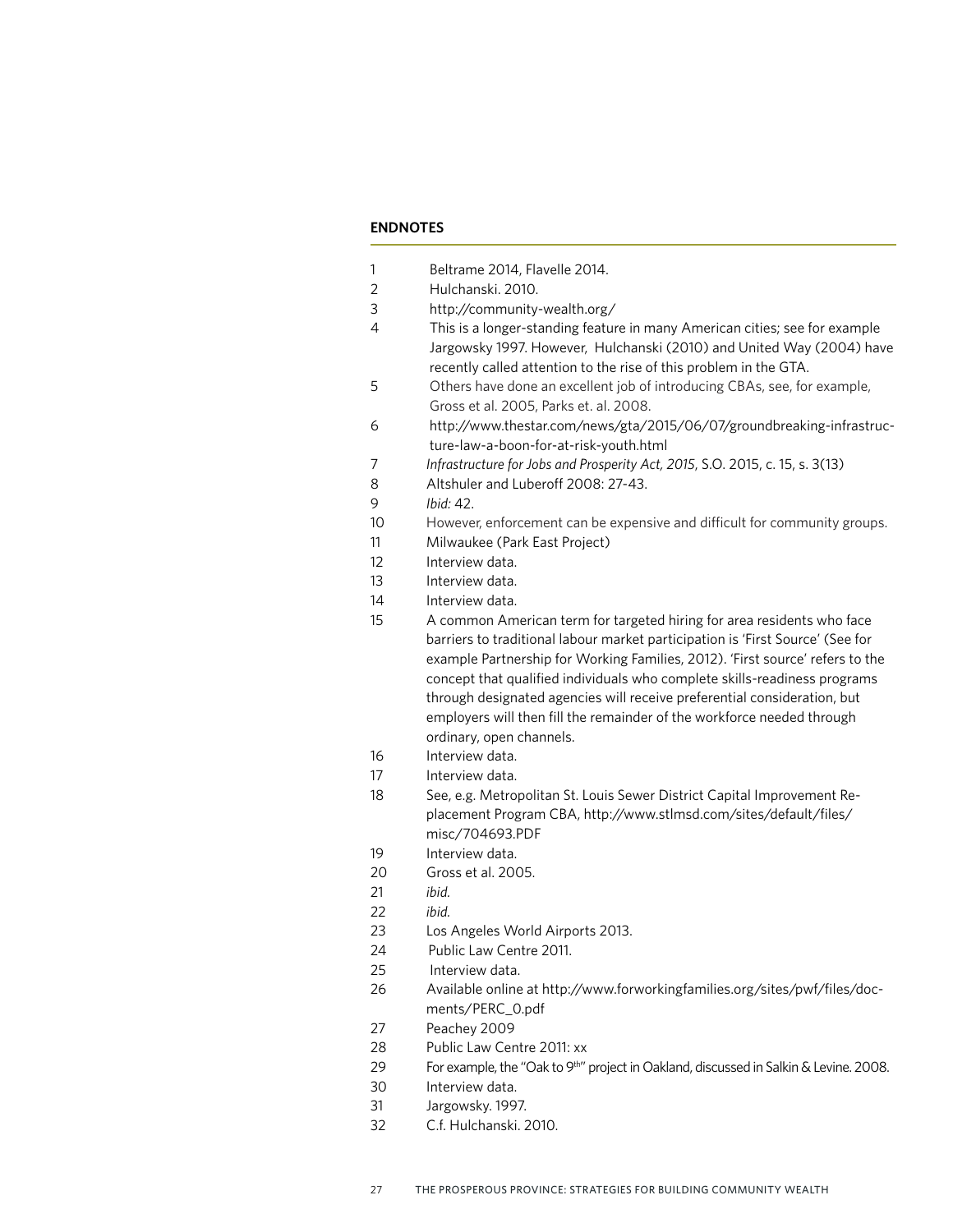- Lauder. 2010.
- C.f. Gold and Hjartarson. 2012.
- Yarhi. 2012.
- Interview data.
- Interview data.
- 38 Daniels website, accessed at [http://www.danielshomes.ca/corporate\\_profile.](http://www.danielshomes.ca/corporate_profile.html) [html](http://www.danielshomes.ca/corporate_profile.html)
- 39 Metrolinx Community Benefits Framework, April 2014 [http://community](http://communitybenefits.ca/wp-content/uploads/2015/07/Framework-signed.pdf)[benefits.ca/wp-content/uploads/2015/07/Framework-signed.pdf](http://communitybenefits.ca/wp-content/uploads/2015/07/Framework-signed.pdf)
- City of Toronto 2014a.
- Interview data.
- City of Toronto 2014b, BILD 2013.
- Infrastructure Ontario examples on their website here: [http://www.infra](http://www.infrastructureontario.ca/What-We-Do/Projects/AFP-Projects/)[structureontario.ca/What-We-Do/Projects/AFP-Projects/](http://www.infrastructureontario.ca/What-We-Do/Projects/AFP-Projects/)
- Build Toronto website. [buildtoronto.ca](http://buildtoronto.ca)
- 45 Interview data cites >\$100M as the threshold where negotiation is feasible. Altshuler and Luberoff 2008 use >\$250M as a definition of "mega projects".
- For all figures in this list, the source is Salkin and Levine 2008 unless otherwise noted.
- Waterfront Toronto. [waterfrontoronto.ca](http://waterfrontoronto.ca)
- Metrolinx. [metrolinx.com](http://metrolinx.com)
- Interview data.
- Ripley's Aquarium webpage: [ripleyaquariums.com/canada/](http://ripleyaquariums.com/canada)
- Interview data.
- Interview data.
- Marcello. 2011.
- Interview data.
- Interview data.
- Interview data.
- Interview data.